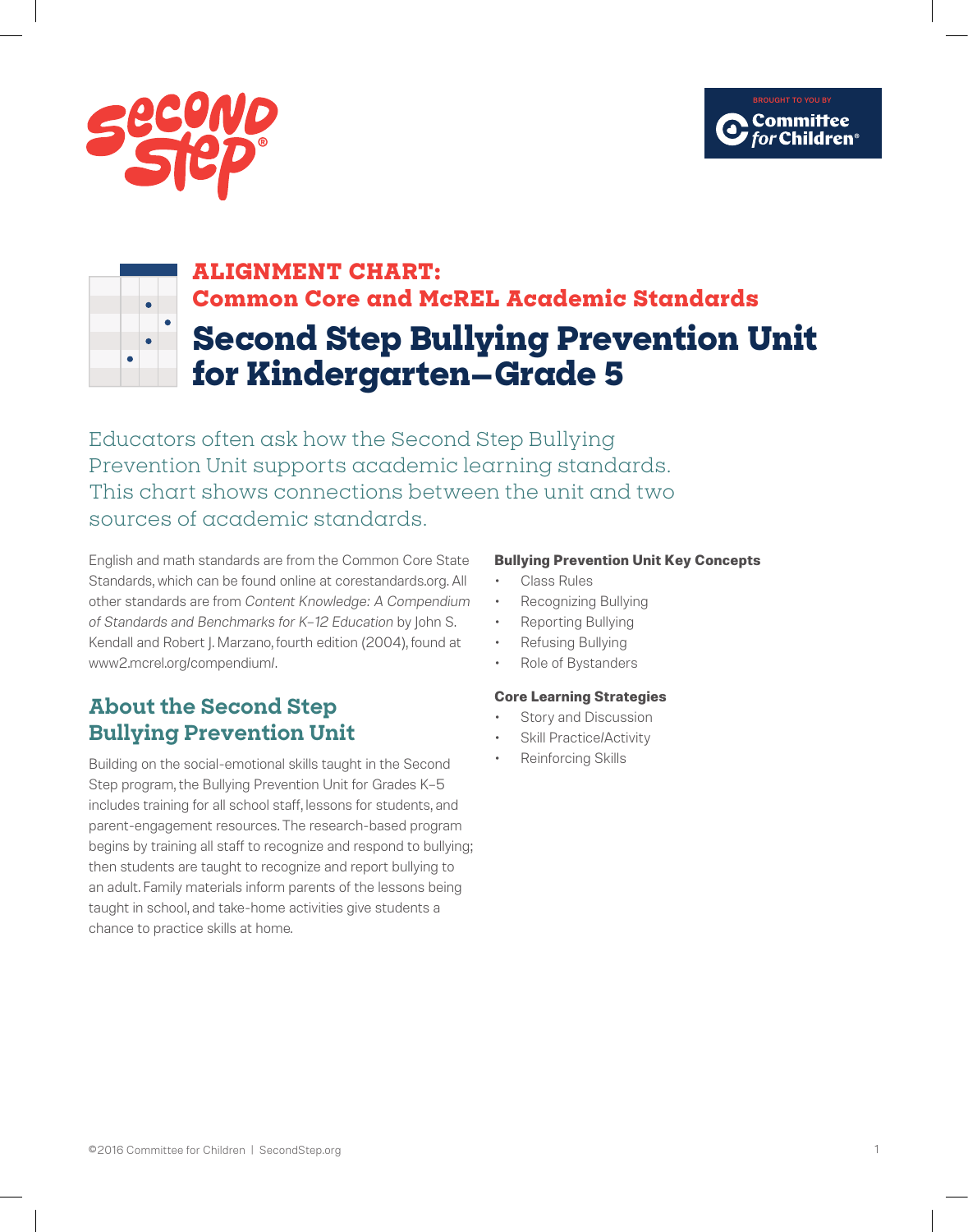$\overline{\phantom{0}}$ 

 $\overline{\phantom{0}}$ 

 $\overline{\phantom{0}}$ 

 $\sim$ 



| <b>DETER</b>                                                           |                                                                                                                                              |                                                                     |                                                                                                                                    |                                                                                                                           |                                                                                                                                                                                  |                                                                            | <b>Bullying Prevention Unit Topics</b>     |                                                              |                                                                                                 |                                                               |                   |                                                              |                             |                                                        |                            |                   | <b>Learning Strategies</b> |                                 |                       |                                           |                            |                           |                                                   |                            |
|------------------------------------------------------------------------|----------------------------------------------------------------------------------------------------------------------------------------------|---------------------------------------------------------------------|------------------------------------------------------------------------------------------------------------------------------------|---------------------------------------------------------------------------------------------------------------------------|----------------------------------------------------------------------------------------------------------------------------------------------------------------------------------|----------------------------------------------------------------------------|--------------------------------------------|--------------------------------------------------------------|-------------------------------------------------------------------------------------------------|---------------------------------------------------------------|-------------------|--------------------------------------------------------------|-----------------------------|--------------------------------------------------------|----------------------------|-------------------|----------------------------|---------------------------------|-----------------------|-------------------------------------------|----------------------------|---------------------------|---------------------------------------------------|----------------------------|
|                                                                        |                                                                                                                                              | safe                                                                |                                                                                                                                    | $\omega$                                                                                                                  |                                                                                                                                                                                  |                                                                            |                                            |                                                              |                                                                                                 |                                                               |                   |                                                              | <b>Story and Discussion</b> |                                                        |                            |                   |                            |                                 | <b>Skill Practice</b> |                                           |                            |                           | <b>Reinforcing Skills</b>                         |                            |
|                                                                        | Kindergarten-Grade 3                                                                                                                         | everyone feel<br>help<br>rules<br>Recognize that r<br>and respected | ions and<br>ss rules<br>acti<br>clas<br>$\overline{\mathbf{z}}$<br>ਠ<br>$\overline{a}$<br>$\circ$<br>saf<br>Identify s<br>words th | safe<br>rule:<br>$\overleftrightarrow{\circ}$<br>$\circ$<br>둔<br>$\overline{\mathbb{Q}}$<br>Unde<br>$\Omega$<br>res<br>be | bullying<br>out<br>$\sigma$<br>$\circ$<br>talk<br>S,<br>$\omega$<br>caring adul<br>behaviors<br>$\bar{\sigma}$<br>ntify<br>Ĕ<br>$\overline{d}$ e<br>$\overleftarrow{\mathrm{o}}$ | reporting<br>and<br>tattling<br>$\subset$<br>betwee<br>intiate<br>Differer | bullying<br>report  <br>Demonstrate how to | to refuse bullying<br>skills<br>SS<br>Φ<br>tiven<br>Φ<br>Use | Understand that bystanders are people<br>who see or know about bullying happening to<br>others' | can do to help stop<br>ldentify things bystanders<br>bullying | Interpret stories | udio/visual media<br>$\bar{\sigma}$<br>$\vec{e}$<br>Interpre | to questions<br>Respond     | saions<br>ਰ<br>dis<br>partner<br>bue dno.l6-<br>Large- | unicate ideas<br>Comm      | Listen to others' | others'<br>with<br>Work    | perspectives<br>others'<br>Take | directions<br>Follow  | skills<br>behavioral<br>Practice <b>I</b> | Daily Practice             | Skills Every Day<br>Using | Activities<br>Integration<br><b>Idemic</b><br>Аса | Home Links                 |
| <b>Subject</b>                                                         | <b>Academic Content Standard</b>                                                                                                             |                                                                     |                                                                                                                                    |                                                                                                                           |                                                                                                                                                                                  |                                                                            |                                            |                                                              |                                                                                                 |                                                               |                   |                                                              |                             |                                                        |                            |                   |                            |                                 |                       |                                           |                            |                           |                                                   |                            |
| nguage Arts,<br>(CC): Reading<br>or Literature<br>Engl<br>I Li<br>Stan | 1. With prompting and support (K),<br>ask and answer questions about<br>key details in a text                                                |                                                                     |                                                                                                                                    |                                                                                                                           |                                                                                                                                                                                  |                                                                            |                                            |                                                              |                                                                                                 |                                                               | $\checkmark$      |                                                              | $\checkmark$                | $\mathbf v$                                            | $\checkmark$               | $\checkmark$      | $\mathbf v$                |                                 | $\checkmark$          | $\mathbf v$                               | $\boldsymbol{\mathcal{U}}$ | $\checkmark$              | $\checkmark$                                      | $\mathbf v$                |
| uage Arts, and<br>ading Standards<br>tional Texts                      | 1. With prompting and support (K),<br>ask and answer questions about<br>key details in a text                                                | $\checkmark$                                                        |                                                                                                                                    | $\checkmark$                                                                                                              |                                                                                                                                                                                  |                                                                            |                                            |                                                              | $\checkmark$                                                                                    |                                                               | $\checkmark$      |                                                              | $\checkmark$                | $\boldsymbol{\nu}$                                     | $\checkmark$               | $\checkmark$      | $\checkmark$               |                                 | $\checkmark$          | $\mathbf v$                               | $\checkmark$               | $\checkmark$              | $\checkmark$                                      | $\checkmark$               |
| $\frac{1}{2}$ Rea                                                      | 4. With prompting and support (K),<br>ask and answer questions to help<br>determine or clarify the meaning<br>of words and phrases in a text | $\checkmark$                                                        |                                                                                                                                    | $\boldsymbol{\mathcal{U}}$                                                                                                |                                                                                                                                                                                  |                                                                            |                                            |                                                              | $\checkmark$                                                                                    |                                                               | $\checkmark$      |                                                              | $\checkmark$                | $\boldsymbol{\mathcal{U}}$                             | $\boldsymbol{\mathcal{U}}$ | $\checkmark$      | V                          |                                 | $\checkmark$          | $\boldsymbol{\mathcal{U}}$                | $\checkmark$               | $\checkmark$              | $\boldsymbol{\mathcal{U}}$                        | $\checkmark$               |
| English, Lan<br>Literacy (CC):<br>Lor Inforr                           | 7. With prompting and support (K),<br>use illustrations and details in text<br>to describe its key ideas                                     | $\checkmark$                                                        |                                                                                                                                    | $\mathbf v$                                                                                                               |                                                                                                                                                                                  |                                                                            |                                            |                                                              | $\checkmark$                                                                                    |                                                               | $\checkmark$      | $\checkmark$                                                 |                             | $\checkmark$                                           | $\vee$                     | $\checkmark$      | $\mathbf v$                | $\checkmark$                    | $\checkmark$          | $\mathbf{v}$                              |                            | $\checkmark$              |                                                   |                            |
| English, Language<br>vrts, and Literacy (CC):<br>Foundational Skills   | 2. (K and Grade 1) Demonstrate<br>understanding of spoken words,<br>syllables, and sounds                                                    | $\checkmark$                                                        | $\sqrt{2}$                                                                                                                         | $\checkmark$                                                                                                              | $\checkmark$                                                                                                                                                                     | $\mathbf v$                                                                | $\checkmark$                               | $\checkmark$                                                 | $\checkmark$                                                                                    | $\checkmark$                                                  | $\mathbf v$       |                                                              | $\checkmark$                | $\mathbf v$                                            | $\checkmark$               | $\mathbf v$       | $\mathbf v$                |                                 | $\checkmark$          | $\checkmark$                              | $\checkmark$               | $\checkmark$              | $\checkmark$                                      | $\boldsymbol{\mathcal{U}}$ |

 $\mathcal{A}_{\mathcal{A}}$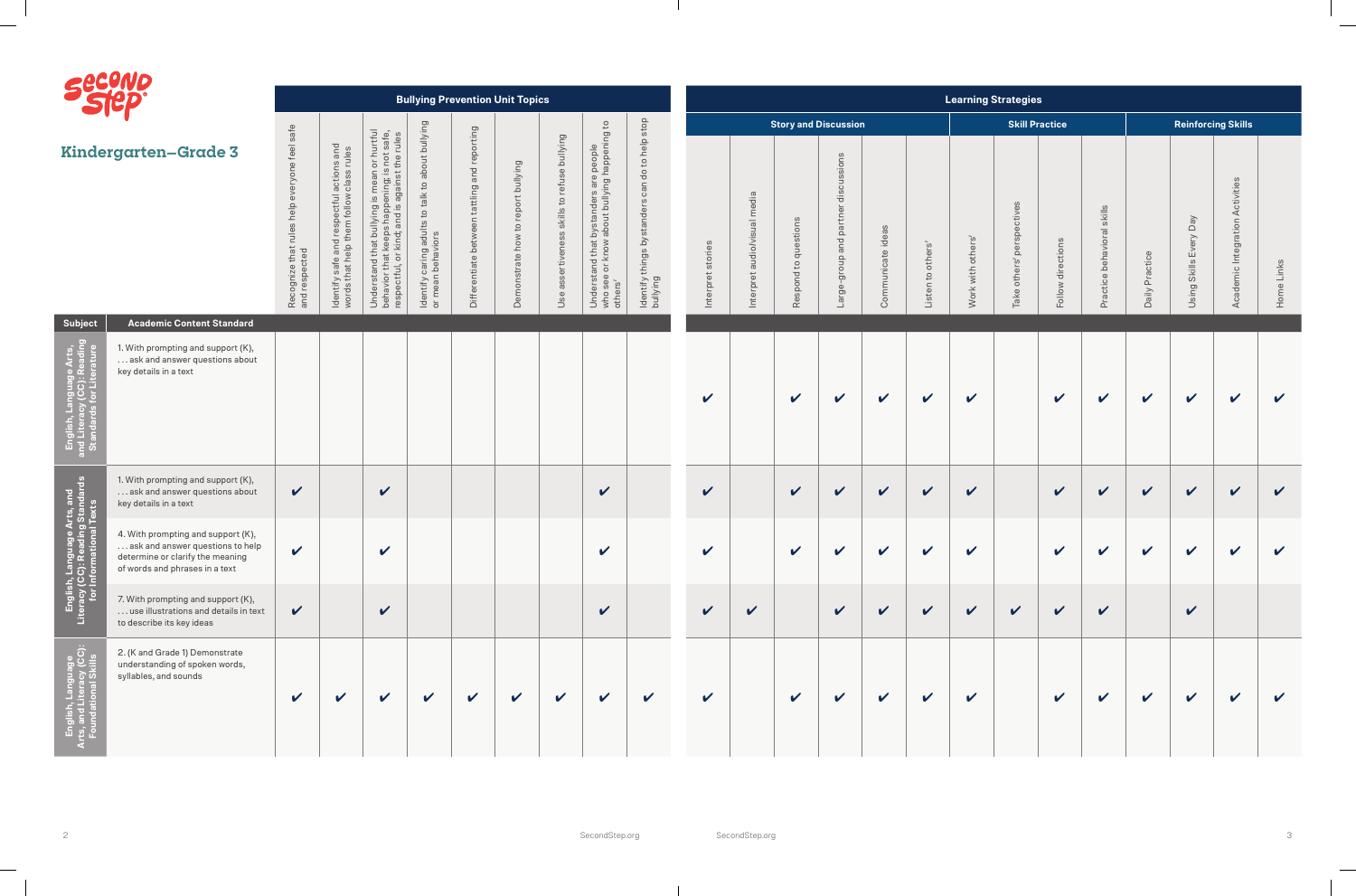

| <b>Siep</b>                                                          |                                                                                                                                                                                                                                                    |                                                                                       |                                                                                                                                                                    |                                                                                                                                                                                                                                                                                     |                                                                                                                             |                                                                         | <b>Bullying Prevention Unit Topics</b> |                                                          |                                                                                              |                                                            |                    |                                     |                                        |                                                                                                                  |                            |                                                |                         | <b>Learning Strategies</b>          |                      |                                  |                            |                           |                                                   |                    |
|----------------------------------------------------------------------|----------------------------------------------------------------------------------------------------------------------------------------------------------------------------------------------------------------------------------------------------|---------------------------------------------------------------------------------------|--------------------------------------------------------------------------------------------------------------------------------------------------------------------|-------------------------------------------------------------------------------------------------------------------------------------------------------------------------------------------------------------------------------------------------------------------------------------|-----------------------------------------------------------------------------------------------------------------------------|-------------------------------------------------------------------------|----------------------------------------|----------------------------------------------------------|----------------------------------------------------------------------------------------------|------------------------------------------------------------|--------------------|-------------------------------------|----------------------------------------|------------------------------------------------------------------------------------------------------------------|----------------------------|------------------------------------------------|-------------------------|-------------------------------------|----------------------|----------------------------------|----------------------------|---------------------------|---------------------------------------------------|--------------------|
|                                                                      |                                                                                                                                                                                                                                                    | safe                                                                                  |                                                                                                                                                                    |                                                                                                                                                                                                                                                                                     |                                                                                                                             |                                                                         |                                        |                                                          | $\mathbb{C}$                                                                                 |                                                            |                    |                                     | <b>Story and Discussion</b>            |                                                                                                                  |                            |                                                |                         | <b>Skill Practice</b>               |                      |                                  |                            |                           | <b>Reinforcing Skills</b>                         |                    |
|                                                                      | Kindergarten–Grade 3                                                                                                                                                                                                                               | eryone feel<br>help<br>$\omega$<br>$\frac{1}{2}$<br>Recognize that r<br>and respected | actions and<br>ctions and<br>$\overline{\sigma}$ 0<br>$\equiv$ $\geq$<br>ectfu<br>follov<br>금 문<br>$rac{6}{9}$<br>$\circ$ $\circ$<br>Identify safe<br>words that h | hurtful<br>t safe,<br>rules<br>$\overline{\circ}$<br>the<br>$\overleftarrow{\mathrm{o}}$<br>55<br>$\bar{\Xi}$<br>ain<br>$\omega$<br>gg<br>$\overline{\omega}$<br>$\overline{\circ}$<br><b>G</b><br>$\omega$<br>kind;<br>$\Omega$<br>$\circ$<br>behavior th:<br>respectful,<br>Under | bullying<br>about<br>$\mathbb{C}^1$<br>talk<br>$\mathsf{C}$<br>$\omega$<br>dult<br>Identify caring adu<br>or mean behaviors | reporting<br>and<br>tattling<br>betw<br>iate<br>Έi<br>$\circ$<br>Differ | report bullying<br>Demonstrate how to  | refuse bullying<br>skills to<br>ပ္သ<br>assertiven<br>Use | Understand that bystanders are people<br>who see or know about bullying happening<br>others' | ldentify things bystanders can do to help stop<br>bullying | Interpret stories  | audio/visual media<br>ď<br>Interpre | questions<br>$\mathbb{C}^1$<br>Respond | Issions<br>$\overline{c}$<br>$rac{1}{\sqrt{2}}$<br>$\overleftarrow{\mathbb{O}}$<br>partno<br>group and<br>Large- | Communicate ideas          | others'<br>$\mathbb{C}$<br>Listen <sub>1</sub> | others'<br>with<br>Work | spectives<br>per<br>others'<br>Take | directions<br>Follow | skills<br>behavioral<br>Practice | Daily Practice             | Skills Every Day<br>Using | Activities<br>Integration<br><b>Idemic</b><br>Aca | Home Links         |
| <b>Subject</b>                                                       | <b>Academic Content Standard</b>                                                                                                                                                                                                                   |                                                                                       |                                                                                                                                                                    |                                                                                                                                                                                                                                                                                     |                                                                                                                             |                                                                         |                                        |                                                          |                                                                                              |                                                            |                    |                                     |                                        |                                                                                                                  |                            |                                                |                         |                                     |                      |                                  |                            |                           |                                                   |                    |
| English, Language Arts,<br>and Literacy (CC):<br>Writing Standards   | 10. (Grade 3) Write routinely over<br>extended timeframes (time for<br>research, reflection, and revision)<br>and shorter timeframes (a single<br>sitting or a day or two) for a range<br>of discipline-specific tasks,<br>purposes, and audiences |                                                                                       |                                                                                                                                                                    |                                                                                                                                                                                                                                                                                     |                                                                                                                             |                                                                         |                                        |                                                          |                                                                                              |                                                            |                    |                                     | $\boldsymbol{\mathcal{U}}$             |                                                                                                                  | $\boldsymbol{\mathcal{U}}$ |                                                |                         |                                     |                      |                                  | $\boldsymbol{\mathcal{U}}$ |                           | $\checkmark$                                      | $\checkmark$       |
|                                                                      | 1. Participate in collaborative<br>conversations with diverse partners<br>about (grade-relevant) topics and<br>texts with peers and adults in small<br>or large groups                                                                             |                                                                                       | $\checkmark$                                                                                                                                                       |                                                                                                                                                                                                                                                                                     | $\checkmark$                                                                                                                |                                                                         |                                        |                                                          |                                                                                              | $\checkmark$                                               |                    |                                     | $\checkmark$                           | $\mathbf v$                                                                                                      | $\checkmark$               | $\checkmark$                                   | $\checkmark$            | $\checkmark$                        | $\checkmark$         | $\checkmark$                     | $\checkmark$               | $\checkmark$              | $\checkmark$                                      | $\checkmark$       |
| English, Language Arts, and Literacy<br>(CC): Speaking and Listening | 2. Ask and answer questions/recount<br>or describe key ideas<br>or details from text read aloud<br>or information presented orally<br>or through other media                                                                                       |                                                                                       |                                                                                                                                                                    |                                                                                                                                                                                                                                                                                     | V                                                                                                                           |                                                                         |                                        |                                                          |                                                                                              |                                                            |                    |                                     |                                        |                                                                                                                  |                            |                                                |                         |                                     |                      |                                  |                            |                           |                                                   |                    |
|                                                                      | 3. Ask and answer questions<br>about what a speaker says<br>in order to gather additional<br>information or clarify something<br>that is not understood                                                                                            |                                                                                       | $\mathbf v$                                                                                                                                                        |                                                                                                                                                                                                                                                                                     | $\checkmark$                                                                                                                |                                                                         |                                        |                                                          |                                                                                              | $\checkmark$                                               | $\boldsymbol{\nu}$ | $\boldsymbol{\nu}$                  | $\checkmark$                           | $\mathbf{v}$                                                                                                     | $\checkmark$               | $\mathbf{v}$                                   | $\mathbf v$             | $\mathbf v$                         | $\checkmark$         | $\mathbf{v}$                     | $\mathbf v$                | $\checkmark$              | $\boldsymbol{\nu}$                                | $\boldsymbol{\nu}$ |
|                                                                      | 4. With prompting and support (K),<br>describe people, places, things,<br>and events with relevant details<br>expressing ideas and feelings clearly                                                                                                |                                                                                       | $\checkmark$                                                                                                                                                       |                                                                                                                                                                                                                                                                                     | $\checkmark$                                                                                                                |                                                                         |                                        |                                                          |                                                                                              | $\checkmark$                                               |                    | $\boldsymbol{\mathcal{U}}$          | $\checkmark$                           | $\checkmark$                                                                                                     | $\checkmark$               | $\checkmark$                                   | $\checkmark$            | $\boldsymbol{\mathcal{U}}$          | $\checkmark$         | $\mathbf v$                      | $\mathbf v$                | $\checkmark$              | $\checkmark$                                      | $\checkmark$       |

 $\mathbf{L}$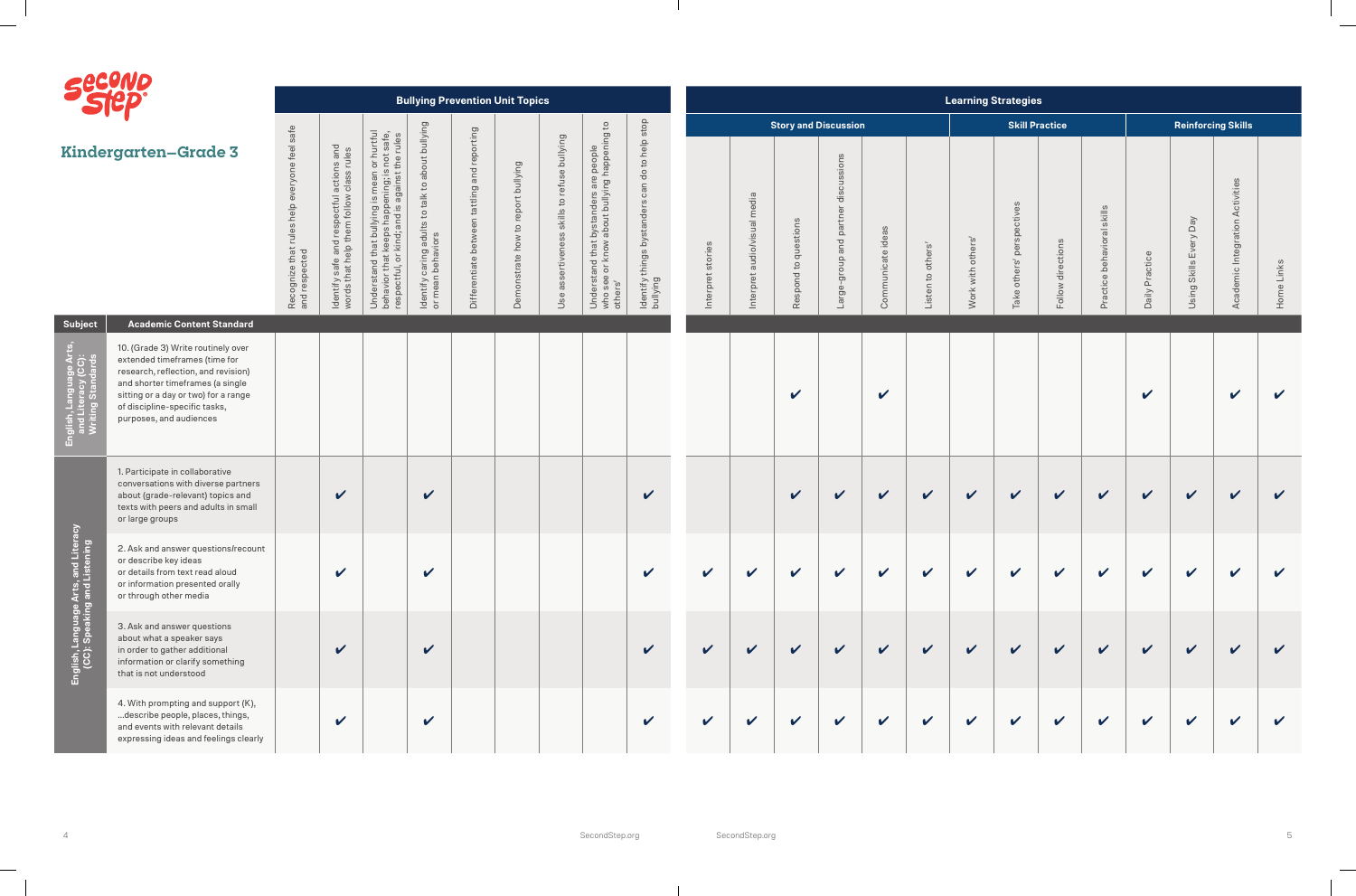

| <b>DISTRIPT</b>                           |                                                                                                                                                   |                                                                                                             |                                                                                                                                                    |                                                                                                                                                                                                              |                                                                                                                                                                |                                                                                        | <b>Bullying Prevention Unit Topics</b>                                   |                                                         |                                                                                                        |                                                                             |                                  |                                                                                     |                                      |                                                                                                  |                            |                                   | <b>Learning Strategies</b> |                                                                  |                                                          |                                                                                                              |                    |                                                   |                                                               |              |
|-------------------------------------------|---------------------------------------------------------------------------------------------------------------------------------------------------|-------------------------------------------------------------------------------------------------------------|----------------------------------------------------------------------------------------------------------------------------------------------------|--------------------------------------------------------------------------------------------------------------------------------------------------------------------------------------------------------------|----------------------------------------------------------------------------------------------------------------------------------------------------------------|----------------------------------------------------------------------------------------|--------------------------------------------------------------------------|---------------------------------------------------------|--------------------------------------------------------------------------------------------------------|-----------------------------------------------------------------------------|----------------------------------|-------------------------------------------------------------------------------------|--------------------------------------|--------------------------------------------------------------------------------------------------|----------------------------|-----------------------------------|----------------------------|------------------------------------------------------------------|----------------------------------------------------------|--------------------------------------------------------------------------------------------------------------|--------------------|---------------------------------------------------|---------------------------------------------------------------|--------------|
|                                           |                                                                                                                                                   | safe                                                                                                        |                                                                                                                                                    |                                                                                                                                                                                                              |                                                                                                                                                                |                                                                                        |                                                                          |                                                         | $\mathtt{C}$                                                                                           |                                                                             |                                  |                                                                                     | <b>Story and Discussion</b>          |                                                                                                  |                            |                                   |                            |                                                                  | <b>Skill Practice</b>                                    |                                                                                                              |                    |                                                   | <b>Reinforcing Skills</b>                                     |              |
|                                           | Kindergarten–Grade 3                                                                                                                              | feel<br>$\circ$<br>novi<br>$\frac{\Theta}{\Theta}$<br>$\omega$<br>rule<br>Recognize that r<br>and respected | actions and<br>class rules<br>actfu<br>ollo<br>$\omega$<br>$\frac{\text{d}}{\text{d}}$<br>$\circ$ $\circ$<br>saf<br>nat<br>Identify s<br>words tha | t safe,<br>rules<br>ᅩ<br>$\circledcirc$<br>$\overline{\sigma}$<br>습<br>5ť<br>க்<br>ЮG<br>Ō<br>$\omega$<br>ਰ<br>kin<br>$\circ$<br>$\overline{\sigma}$<br>ctful,<br>$\circ$<br>Under<br>$\circ$<br>resp<br>heh | bullying<br>$\overline{a}$<br>$\circ$<br>ď<br>$\mathsf{C}$<br>요<br>$\overline{c}$<br>du<br>ify caring adul <sup>.</sup><br>anokahaban nas<br>Identify<br>or me | reporting<br>$\overline{C}$<br>등<br>tattling<br>$\mathbf{\Omega}$<br>ate<br>Έ<br>Diffe | report bullying<br>$\overline{c}$<br><b>NOI</b><br>ᅩ<br>ate<br>Demonstra | refuse bullying<br>skills to<br>ഗ<br>ertive<br>ত<br>Use | bystanders are people<br>about bullying happening<br>Understand that b<br>who see or know a<br>others' | can do to help stop<br>$\omega$<br>things bystander<br>Identify<br>bullying | $\omega$<br>stories<br>Interpret | media<br>$\overline{a}$<br>$\overline{0}$<br>o/vi<br>亏<br>$\frac{1}{10}$<br>Interpr | questions<br>$\mathbb{C}$<br>Respond | sions<br>$\circ$<br>$rac{1}{\sqrt{2}}$<br>$\overleftarrow{\Theta}$<br>partn<br>group and<br>arge | ideas<br>unicate<br>Comm   | others'<br>$\mathsf{C}$<br>Listen | others'<br>with<br>Work    | spectives<br>$\overline{\sigma}$<br>$\Omega$<br>ັທ<br>Take other | $\omega$<br>ection<br>$\frac{1}{\overline{D}}$<br>Follow | skills<br>$\overline{\overline{\overline{p}}}$<br>avior<br>둥<br>$\mathbf{\Omega}$<br>$\circ$<br>ictic<br>Pra | Daily Practice     | VeQ<br>ery<br>$\overline{\Xi}$<br>Skills<br>Using | Activities<br>ation<br>Integra<br>mic<br>$\frac{e}{d}$<br>Aca | Home Links   |
| <b>Subject</b>                            | <b>Academic Content Standard</b>                                                                                                                  |                                                                                                             |                                                                                                                                                    |                                                                                                                                                                                                              |                                                                                                                                                                |                                                                                        |                                                                          |                                                         |                                                                                                        |                                                                             |                                  |                                                                                     |                                      |                                                                                                  |                            |                                   |                            |                                                                  |                                                          |                                                                                                              |                    |                                                   |                                                               |              |
|                                           | 1. Demonstrate command of the<br>conventions of standard English<br>grammar and usage when writing<br>or speaking                                 |                                                                                                             | $\checkmark$                                                                                                                                       |                                                                                                                                                                                                              | $\checkmark$                                                                                                                                                   | $\checkmark$                                                                           | $\checkmark$                                                             | $\checkmark$                                            |                                                                                                        | $\checkmark$                                                                | $\checkmark$                     |                                                                                     | $\checkmark$                         | $\checkmark$                                                                                     | $\checkmark$               |                                   | $\checkmark$               | $\checkmark$                                                     |                                                          | $\checkmark$                                                                                                 | $\checkmark$       | $\checkmark$                                      | $\checkmark$                                                  | $\checkmark$ |
| cy (CC): Language                         | 3. (Grades 2 and 3) Use knowledge<br>of language and its conventions<br>when writing, speaking, reading,<br>or listening                          |                                                                                                             | $\checkmark$                                                                                                                                       |                                                                                                                                                                                                              | $\checkmark$                                                                                                                                                   | $\checkmark$                                                                           | $\checkmark$                                                             | $\checkmark$                                            |                                                                                                        | $\checkmark$                                                                | $\checkmark$                     | $\checkmark$                                                                        | $\checkmark$                         | $\checkmark$                                                                                     | $\checkmark$               |                                   | $\checkmark$               | $\checkmark$                                                     |                                                          | $\checkmark$                                                                                                 | $\checkmark$       | $\checkmark$                                      | $\checkmark$                                                  | $\checkmark$ |
| nd Litera                                 | 4. Determine or clarify the meaning<br>of unknown and multiple-meaning<br>words and phrases based on<br>grade-level reading content               |                                                                                                             | $\boldsymbol{\mathcal{U}}$                                                                                                                         | $\checkmark$                                                                                                                                                                                                 |                                                                                                                                                                | $\checkmark$                                                                           |                                                                          |                                                         | $\checkmark$                                                                                           |                                                                             | $\mathbf v$                      |                                                                                     |                                      |                                                                                                  | $\checkmark$               |                                   | $\checkmark$               | $\checkmark$                                                     |                                                          | $\checkmark$                                                                                                 | $\checkmark$       | $\checkmark$                                      | $\mathbf v$                                                   | $\checkmark$ |
| English, L                                | 5. With guidance and support<br>from adults (K and Grade 1),<br>demonstrate understanding<br>of word relationships and nuance<br>in word meanings |                                                                                                             | $\mathbf{v}$                                                                                                                                       | $\overline{1}$                                                                                                                                                                                               |                                                                                                                                                                | $\boldsymbol{\ell}$                                                                    |                                                                          |                                                         | $\boldsymbol{\mathcal{U}}$                                                                             |                                                                             | $\overline{\phantom{a}}$         |                                                                                     |                                      |                                                                                                  | $\boldsymbol{\nu}$         |                                   | $\mathcal{L}$              | $\mathcal{L}$                                                    |                                                          | $\sim$                                                                                                       | $\sim$ $\sim$      | $\sim$ $\sim$                                     | $\sim$                                                        |              |
|                                           | 6. Use words and phrases acquired<br>through conversations, reading<br>and being read to, and responding<br>to texts                              | $\checkmark$                                                                                                |                                                                                                                                                    | $\boldsymbol{\nu}$                                                                                                                                                                                           | $\boldsymbol{\nu}$                                                                                                                                             |                                                                                        | $\boldsymbol{\nu}$                                                       | $\boldsymbol{\mathcal{U}}$                              |                                                                                                        |                                                                             |                                  |                                                                                     | $\mathbf v$                          |                                                                                                  | $\boldsymbol{\nu}$         | $\boldsymbol{\mathcal{U}}$        | $\boldsymbol{\mathcal{U}}$ | $\boldsymbol{\nu}$                                               | $\boldsymbol{\mathcal{U}}$                               | $\boldsymbol{\nu}$                                                                                           | $\boldsymbol{\nu}$ | $\boldsymbol{\mathcal{U}}$                        |                                                               |              |
| <b>Mathematics (CC):</b><br>Standards for | 1. Make sense of problems<br>and persevere in solving them                                                                                        |                                                                                                             |                                                                                                                                                    |                                                                                                                                                                                                              |                                                                                                                                                                |                                                                                        |                                                                          |                                                         |                                                                                                        |                                                                             |                                  |                                                                                     | $\checkmark$                         | $\boldsymbol{\nu}$                                                                               | $\boldsymbol{\mathcal{U}}$ |                                   |                            |                                                                  |                                                          |                                                                                                              |                    |                                                   | $\boldsymbol{\nu}$                                            |              |

 $\mathbf{L}$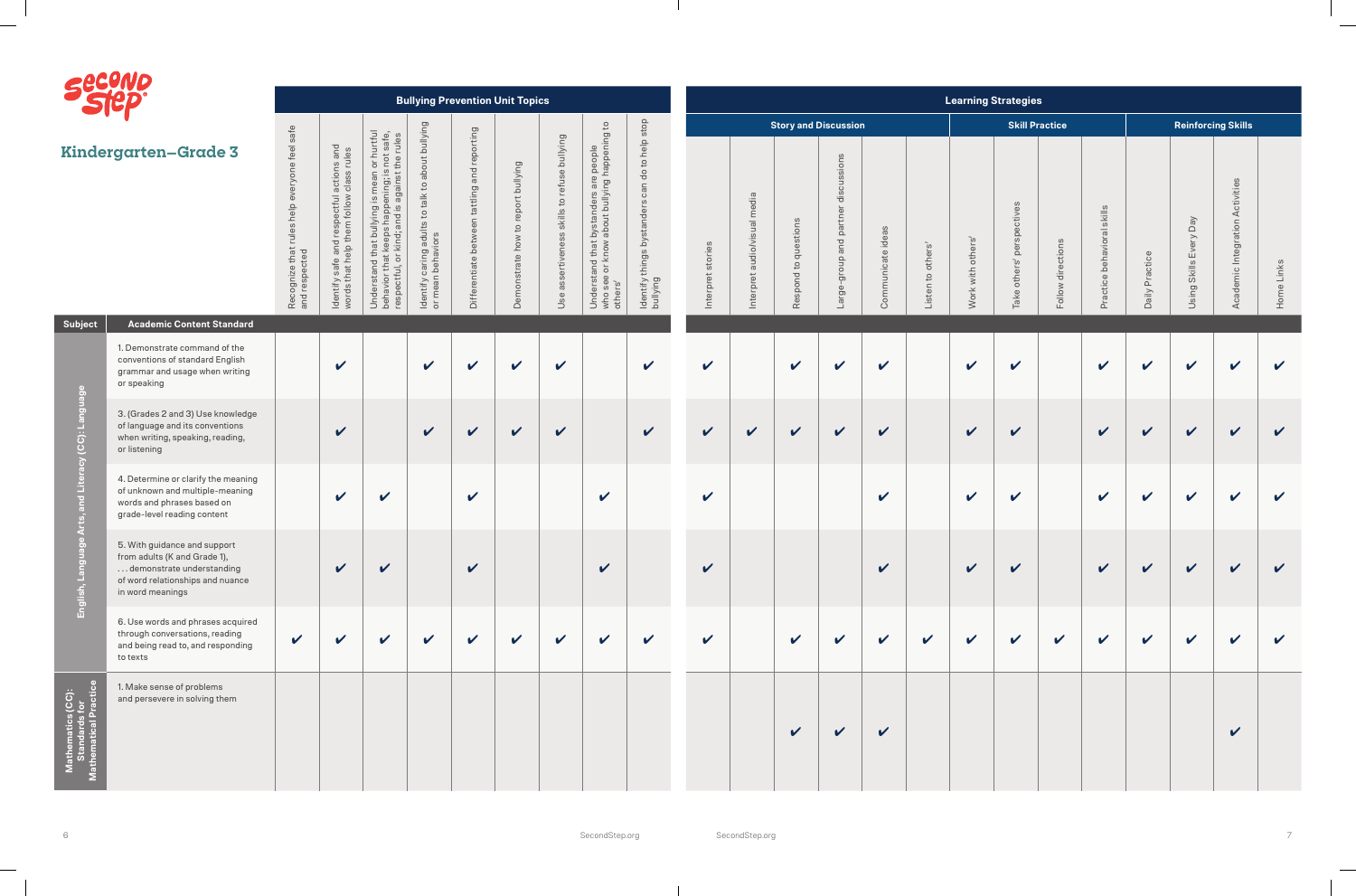$\overline{\phantom{0}}$ 

 $\overline{\phantom{0}}$ 

9

 $\overline{\phantom{a}}$ 



| <b>Secto</b>                                      |                                                                                        |                                                                                                                  |                                                                                                                          |                                                                                                                                                                            |                                                                                                                                                            |                                                                                                            | <b>Bullying Prevention Unit Topics</b>      |                                                                               |                                                                                                                             |                                                               |                      |                                    |                                        |                                                                                                      |                            |                                                | <b>Learning Strategies</b> |                                 |                       |                                       |                    |                                              |                                                 |              |
|---------------------------------------------------|----------------------------------------------------------------------------------------|------------------------------------------------------------------------------------------------------------------|--------------------------------------------------------------------------------------------------------------------------|----------------------------------------------------------------------------------------------------------------------------------------------------------------------------|------------------------------------------------------------------------------------------------------------------------------------------------------------|------------------------------------------------------------------------------------------------------------|---------------------------------------------|-------------------------------------------------------------------------------|-----------------------------------------------------------------------------------------------------------------------------|---------------------------------------------------------------|----------------------|------------------------------------|----------------------------------------|------------------------------------------------------------------------------------------------------|----------------------------|------------------------------------------------|----------------------------|---------------------------------|-----------------------|---------------------------------------|--------------------|----------------------------------------------|-------------------------------------------------|--------------|
|                                                   |                                                                                        | safe                                                                                                             |                                                                                                                          |                                                                                                                                                                            |                                                                                                                                                            |                                                                                                            |                                             |                                                                               | $\overline{c}$                                                                                                              |                                                               |                      |                                    | <b>Story and Discussion</b>            |                                                                                                      |                            |                                                |                            |                                 | <b>Skill Practice</b> |                                       |                    |                                              | <b>Reinforcing Skills</b>                       |              |
|                                                   | Kindergarten–Grade 3                                                                   | feel<br>eryone<br>$\frac{\text{O}}{\text{O}}$<br>$\omega$<br>$\overline{v}$<br>Recognize that r<br>and respected | ns and<br>rules<br>action<br>class I<br>ectfi<br>follo<br>$\overline{\mathsf{d}}$<br>af<br>Tac<br>Identify s<br>words th | rtful<br>t safe,<br>rules<br>öť<br>ᅩ<br>$\mathbb O$<br>습<br>5ú<br>ng;<br>ain<br>$\sigma$<br>.≌<br>Ō<br>an<br>kind;<br>$\circ$<br>ctful.<br>$\circ$<br>Unde<br>nesp<br>resp | bullying<br>out<br>ā<br>$\overline{c}$<br>$\sigma$<br>$_{\rm c}$<br>$d$ ult<br>caring adul <sup>-</sup><br>Dehaviors<br>$\circ$<br>Identify c<br>or mean I | reporting<br>and<br>tattling<br>$\subset$<br>$\omega$<br>$\overline{\Omega}$<br>$\circ$<br>ntiat<br>Differ | report bullying<br>o,<br>how<br>Demonstrate | refuse bullying<br>$\mathtt{S}$<br>skills<br>$\omega$<br>ertivene<br>Use asse | Γg<br>bystanders are people<br>about bullying happeni<br>that<br>mow<br>$\circ$<br>Understand t<br>who see or kr<br>others' | can do to help stop<br>ldentify things bystanders<br>bullying | stories<br>Interpret | media<br>audio/visual<br>Interpret | questions<br>$\mathbb{C}^1$<br>Respond | ons<br>$\overline{\omega}$<br>ਰ<br>$rac{1}{\sqrt{2}}$<br>partner<br>and<br>aroup:<br>$\omega$<br>gig | Communicate ideas          | others'<br>$\mathbb{C}$<br>Listen <sub>1</sub> | others'<br>with<br>Work    | perspectives<br>others'<br>Take | directions<br>Follow  | skills<br>avioral<br>behi<br>Practice | Daily Practice     | Veq<br>ery<br>$\bar{\Xi}$<br>Skills<br>Using | es<br>Activitie<br>ation<br>Integra<br>Academic | Home Links   |
| <b>Subject</b>                                    | <b>Academic Content Standard</b>                                                       |                                                                                                                  |                                                                                                                          |                                                                                                                                                                            |                                                                                                                                                            |                                                                                                            |                                             |                                                                               |                                                                                                                             |                                                               |                      |                                    |                                        |                                                                                                      |                            |                                                |                            |                                 |                       |                                       |                    |                                              |                                                 |              |
| Health                                            | 5. Know essential concepts<br>and practices concerning injury<br>prevention and safety | $\checkmark$                                                                                                     | $\boldsymbol{\mathcal{U}}$                                                                                               | $\mathbf{v}$                                                                                                                                                               | $\boldsymbol{\nu}$                                                                                                                                         | $\mathbf v$                                                                                                | $\boldsymbol{\mathcal{U}}$                  | $\mathbf v$                                                                   | $\checkmark$                                                                                                                | $\checkmark$                                                  |                      |                                    |                                        |                                                                                                      | $\checkmark$               | $\mathbf v$                                    | $\mathbf v$                | V                               | $\mathbf v$           | $\boldsymbol{\mathcal{U}}$            | $\boldsymbol{\nu}$ | $\mathbf v$                                  | $\mathbf v$                                     | $\mathbf v$  |
| Science                                           | 12. Understand the nature<br>of scientific inquiry                                     |                                                                                                                  |                                                                                                                          |                                                                                                                                                                            |                                                                                                                                                            |                                                                                                            |                                             |                                                                               |                                                                                                                             |                                                               |                      |                                    |                                        |                                                                                                      |                            |                                                |                            | V                               |                       |                                       |                    |                                              | $\checkmark$                                    |              |
| ls: Thinking<br>easoning<br>Life Skills<br>and Re | 6. Apply decision-making techniques                                                    |                                                                                                                  |                                                                                                                          | $\checkmark$                                                                                                                                                               | $\checkmark$                                                                                                                                               | $\checkmark$                                                                                               |                                             |                                                                               |                                                                                                                             | $\checkmark$                                                  |                      |                                    |                                        |                                                                                                      | $\boldsymbol{\mathcal{U}}$ | $\checkmark$                                   | $\mathbf v$                | $\boldsymbol{\mathcal{U}}$      |                       |                                       | $\checkmark$       | $\checkmark$                                 | $\checkmark$                                    | $\checkmark$ |
| Sie                                               | 1. Contribute to the overall effort<br>of a group                                      |                                                                                                                  |                                                                                                                          |                                                                                                                                                                            |                                                                                                                                                            |                                                                                                            |                                             |                                                                               |                                                                                                                             |                                                               |                      |                                    | $\mathbf v$                            | $\boldsymbol{\mathcal{U}}$                                                                           | $\checkmark$               | $\checkmark$                                   | $\boldsymbol{\mathcal{U}}$ | V                               |                       |                                       |                    |                                              |                                                 |              |
|                                                   | 2. Use conflict-resolution techniques                                                  |                                                                                                                  |                                                                                                                          |                                                                                                                                                                            |                                                                                                                                                            |                                                                                                            | $\checkmark$                                | $\checkmark$                                                                  | $\checkmark$                                                                                                                | $\mathbf v$                                                   |                      |                                    |                                        | $\mathbf v$                                                                                          | $\checkmark$               | $\checkmark$                                   |                            | $\checkmark$                    |                       |                                       |                    |                                              |                                                 |              |
| Life Skills: Working with Othe                    | 3. Work well with diverse individuals<br>and in diverse situations                     |                                                                                                                  |                                                                                                                          |                                                                                                                                                                            |                                                                                                                                                            |                                                                                                            |                                             |                                                                               |                                                                                                                             |                                                               |                      |                                    |                                        | $\mathbf v$                                                                                          | $\checkmark$               | $\checkmark$                                   | $\checkmark$               | $\checkmark$                    | $\checkmark$          | $\checkmark$                          |                    |                                              |                                                 |              |
|                                                   | 4. Display effective interpersonal<br>communication skills                             |                                                                                                                  |                                                                                                                          |                                                                                                                                                                            |                                                                                                                                                            |                                                                                                            |                                             |                                                                               |                                                                                                                             | $\checkmark$                                                  |                      |                                    | $\mathbf{v}$                           | $\mathbf v$                                                                                          | $\sqrt{2}$                 | $\checkmark$                                   |                            | $\boldsymbol{\mathcal{U}}$      |                       |                                       |                    |                                              |                                                 |              |
|                                                   | 5. Demonstrate leadership skills                                                       |                                                                                                                  |                                                                                                                          |                                                                                                                                                                            |                                                                                                                                                            |                                                                                                            |                                             |                                                                               |                                                                                                                             |                                                               |                      |                                    |                                        | $\checkmark$                                                                                         | $\checkmark$               | $\mathbf{v}$                                   | $\checkmark$               | $\checkmark$                    |                       |                                       |                    |                                              |                                                 |              |

 $\mathbf{I}$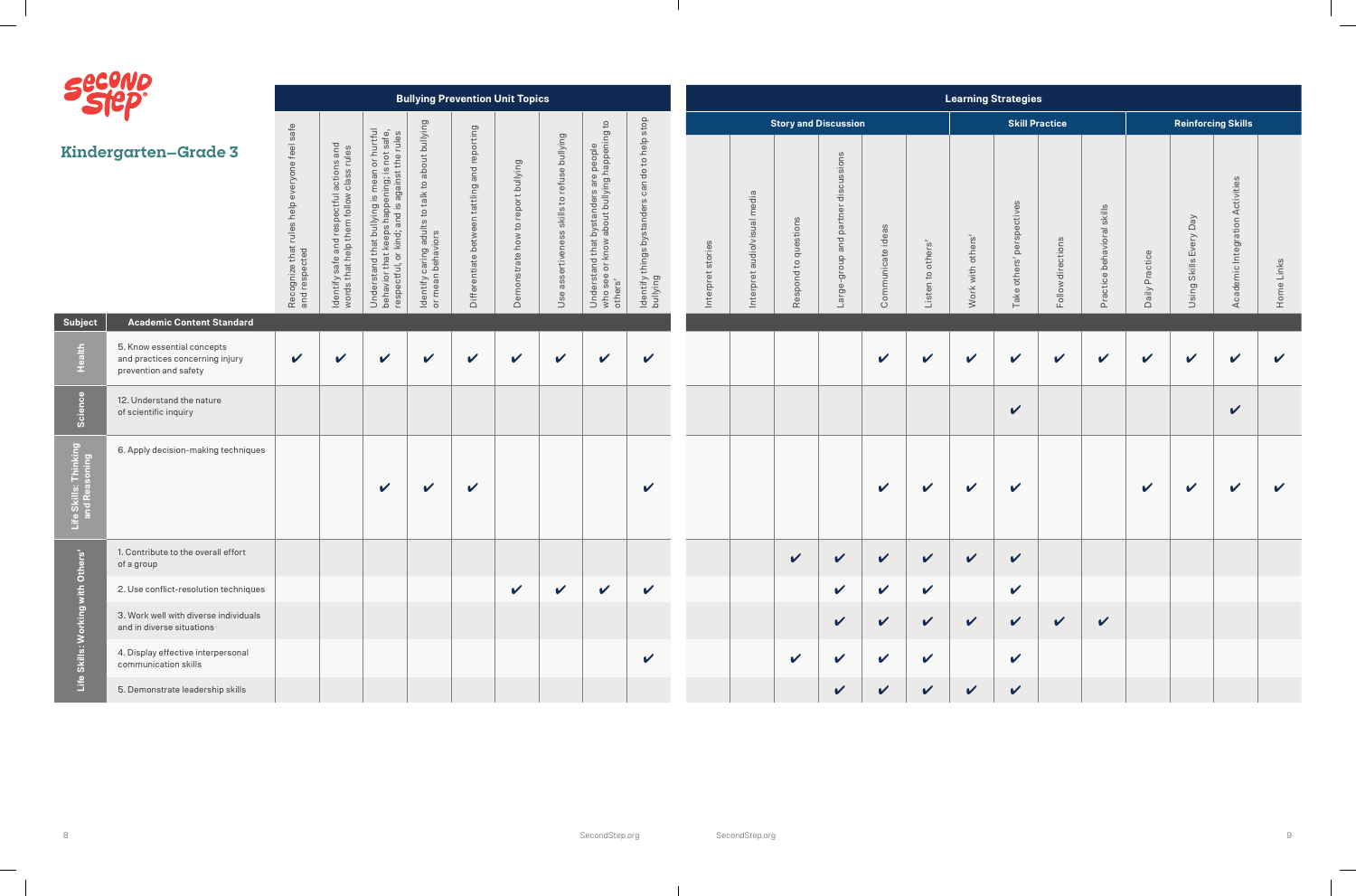$\overline{\phantom{a}}$ 

 $\sim$ 



| <b>Siep</b>                  |                                                                                                                                           |                                                                  |                                                                                                                                                       |                                                                                                                                                                                                                                                                                                                                                                                            |                                                                                                               |                                                             | <b>Bullying Prevention Unit Topics</b>                    |                                                                |                                                                                                                |                                                               |                      |                                                |                                      |                                                                                                                                                       |                               |                                                  | <b>Learning Strategies</b> |                                         |                       |                                                       |                |                                    |                                             |              |
|------------------------------|-------------------------------------------------------------------------------------------------------------------------------------------|------------------------------------------------------------------|-------------------------------------------------------------------------------------------------------------------------------------------------------|--------------------------------------------------------------------------------------------------------------------------------------------------------------------------------------------------------------------------------------------------------------------------------------------------------------------------------------------------------------------------------------------|---------------------------------------------------------------------------------------------------------------|-------------------------------------------------------------|-----------------------------------------------------------|----------------------------------------------------------------|----------------------------------------------------------------------------------------------------------------|---------------------------------------------------------------|----------------------|------------------------------------------------|--------------------------------------|-------------------------------------------------------------------------------------------------------------------------------------------------------|-------------------------------|--------------------------------------------------|----------------------------|-----------------------------------------|-----------------------|-------------------------------------------------------|----------------|------------------------------------|---------------------------------------------|--------------|
|                              |                                                                                                                                           | safe                                                             |                                                                                                                                                       |                                                                                                                                                                                                                                                                                                                                                                                            |                                                                                                               |                                                             |                                                           |                                                                | $\mathbb{C}$                                                                                                   |                                                               |                      |                                                | <b>Story and Discussion</b>          |                                                                                                                                                       |                               |                                                  |                            |                                         | <b>Skill Practice</b> |                                                       |                |                                    | <b>Reinforcing Skills</b>                   |              |
|                              | Kindergarten–Grade 3                                                                                                                      | feel:<br>eryone<br>help<br>Recognize that rules<br>and respected | actions and<br>class rules<br>tful<br>Iow<br>$\frac{1}{2}$ $\frac{1}{2}$<br>$\omega$<br>ᅙ<br>$rac{6}{9}$<br>safe<br>nat he<br>Identify s<br>words tha | <b>urtful</b><br>inot safe,<br>the rules<br>$\overline{a}$<br>$\overline{\overline{\overline{5}}}$<br>$\sigma$<br>$\ddot{\circ}$<br>gain<br>$\circ$<br>$\overline{\sigma}$<br>$\overline{\omega}$<br>$\Box$<br>$\overline{E}$<br>$\stackrel{\text{v}}{=}$<br>$\sigma$<br>keeps<br>kind; a<br>$\mathbf{\Omega}$<br>$\frac{1}{5}$<br>ਨ<br>behavior tha<br>respectful,<br>$\ddot{s}$<br>Under | bullying<br>about  <br>$\mathsf{C}$<br>talk<br>C,<br>dults<br>Identify caring adu<br>or mean behaviors<br>lde | reporting<br>and<br>tattling<br>$\Omega$<br>ntiate<br>Diffe | bullying<br>report  <br>$\mathbb{C}^1$<br>Demonstrate how | refuse bullying<br>skills to<br>$\omega$<br>irtive<br>ä<br>Use | people<br>happening t<br>are<br>ing h<br>Understand that bystanders<br>who see or know about bullyi<br>others' | can do to help stop<br>Identify things bystanders<br>bullying | stories<br>Interpret | media<br>audio/visual<br>$\vec{e}$<br>Interpre | questions<br>$\mathbb{C}$<br>Respond | ons<br>$\overline{\omega}$<br>$\omega$<br>$\overline{5}$<br>$rac{1}{\sqrt{2}}$<br>$\overline{\phantom{a}}$<br>$\circ$<br>partn<br>pue dnoi6.<br>arge- | <b>SC</b><br>Communicate idea | others'<br>$\mathbb{C}^1$<br>Listen <sup>-</sup> | others'<br>with<br>Work    | spectives<br>pe<br>ັທ<br>other:<br>Take | directions<br>Follow  | skills<br>$\overline{\sigma}$<br>behavior<br>Practice | Daily Practice | Day<br>ery<br>Ě<br>Skills<br>Using | Activities<br>Integration<br>demic I<br>Aca | Home Links   |
| <b>Subject</b>               | <b>Academic Content Standard</b>                                                                                                          |                                                                  |                                                                                                                                                       |                                                                                                                                                                                                                                                                                                                                                                                            |                                                                                                               |                                                             |                                                           |                                                                |                                                                                                                |                                                               |                      |                                                |                                      |                                                                                                                                                       |                               |                                                  |                            |                                         |                       |                                                       |                |                                    |                                             |              |
|                              | 1. Set and manage goals                                                                                                                   |                                                                  |                                                                                                                                                       |                                                                                                                                                                                                                                                                                                                                                                                            |                                                                                                               |                                                             |                                                           |                                                                |                                                                                                                |                                                               |                      |                                                |                                      |                                                                                                                                                       |                               |                                                  |                            |                                         |                       | $\boldsymbol{\mathcal{U}}$                            |                |                                    |                                             |              |
|                              | 2. Perform self-appraisal                                                                                                                 |                                                                  |                                                                                                                                                       |                                                                                                                                                                                                                                                                                                                                                                                            |                                                                                                               |                                                             |                                                           |                                                                |                                                                                                                |                                                               |                      |                                                |                                      |                                                                                                                                                       |                               |                                                  |                            |                                         |                       |                                                       | $\checkmark$   | $\checkmark$                       |                                             |              |
| Life Skills: Self-Regulation | 3. Consider risks                                                                                                                         | $\checkmark$                                                     | $\checkmark$                                                                                                                                          | $\boldsymbol{\mathcal{U}}$                                                                                                                                                                                                                                                                                                                                                                 | $\checkmark$                                                                                                  |                                                             | $\mathbf v$                                               | $\checkmark$                                                   |                                                                                                                |                                                               |                      |                                                |                                      |                                                                                                                                                       |                               |                                                  |                            |                                         |                       |                                                       | $\checkmark$   | $\checkmark$                       |                                             |              |
|                              | 4. Demonstrate perseverance                                                                                                               |                                                                  |                                                                                                                                                       |                                                                                                                                                                                                                                                                                                                                                                                            |                                                                                                               |                                                             |                                                           |                                                                |                                                                                                                |                                                               |                      |                                                |                                      |                                                                                                                                                       |                               |                                                  |                            |                                         |                       |                                                       | $\checkmark$   | $\checkmark$                       | $\checkmark$                                | $\checkmark$ |
|                              | 5. Maintain a healthy self-concept                                                                                                        |                                                                  |                                                                                                                                                       |                                                                                                                                                                                                                                                                                                                                                                                            |                                                                                                               |                                                             |                                                           |                                                                |                                                                                                                |                                                               |                      |                                                |                                      | $\mathbf v$                                                                                                                                           | $\checkmark$                  |                                                  | $\boldsymbol{\mathcal{U}}$ |                                         |                       | $\boldsymbol{\mathcal{U}}$                            |                |                                    |                                             |              |
|                              | 6. Restrain impulsivity                                                                                                                   | $\mathbf v$                                                      | $\checkmark$                                                                                                                                          | $\checkmark$                                                                                                                                                                                                                                                                                                                                                                               |                                                                                                               |                                                             |                                                           |                                                                | $\checkmark$                                                                                                   |                                                               |                      |                                                |                                      | $\mathbf v$                                                                                                                                           |                               | $\checkmark$                                     | $\mathbf v$                | $\checkmark$                            | $\checkmark$          | $\mathbf v$                                           | $\checkmark$   | $\mathbf v$                        |                                             |              |
| Fine Arts:<br>Theater        | 5. Understand how informal and<br>formal theater, film, television, and<br>electronic media productions create<br>and communicate meaning |                                                                  |                                                                                                                                                       |                                                                                                                                                                                                                                                                                                                                                                                            |                                                                                                               |                                                             |                                                           |                                                                |                                                                                                                |                                                               | $\mathbf v$          | $\boldsymbol{\mathcal{U}}$                     | $\checkmark$                         | $\checkmark$                                                                                                                                          | $\checkmark$                  | $\boldsymbol{\mathcal{U}}$                       |                            |                                         |                       |                                                       |                |                                    |                                             |              |

 $\mathbf{I}$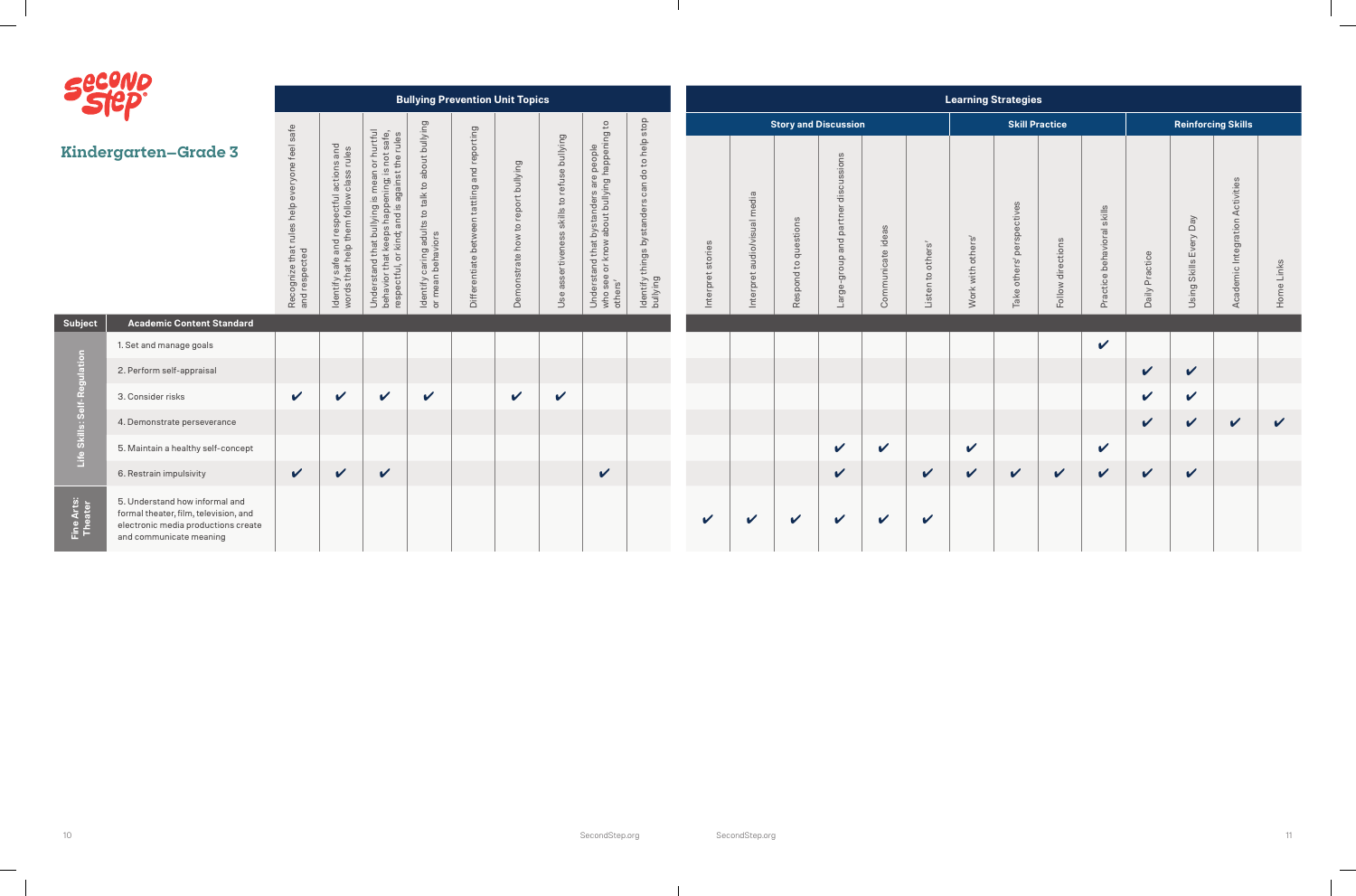| Ø<br>W |
|--------|
|        |

| <b>PISICO</b>                                                                           |                                                                                                                                                                                                                                                                                                                                                                                        |                                                                                                   |                                                                                                                                                  |                                                                                |                                                                                                                     | <b>Bullying Prevention Unit Topics</b>                                        |                                                                          |                                                                                                                                                                                                                                          |                                 |                                                                                     |                                                                                 |                   |                              |                                        |                                                 |                   |                   |                            | <b>Learning Strategies</b> |                              |                     |                            |                                              |                   |                        |                                 |                            |
|-----------------------------------------------------------------------------------------|----------------------------------------------------------------------------------------------------------------------------------------------------------------------------------------------------------------------------------------------------------------------------------------------------------------------------------------------------------------------------------------|---------------------------------------------------------------------------------------------------|--------------------------------------------------------------------------------------------------------------------------------------------------|--------------------------------------------------------------------------------|---------------------------------------------------------------------------------------------------------------------|-------------------------------------------------------------------------------|--------------------------------------------------------------------------|------------------------------------------------------------------------------------------------------------------------------------------------------------------------------------------------------------------------------------------|---------------------------------|-------------------------------------------------------------------------------------|---------------------------------------------------------------------------------|-------------------|------------------------------|----------------------------------------|-------------------------------------------------|-------------------|-------------------|----------------------------|----------------------------|------------------------------|---------------------|----------------------------|----------------------------------------------|-------------------|------------------------|---------------------------------|----------------------------|
|                                                                                         |                                                                                                                                                                                                                                                                                                                                                                                        |                                                                                                   |                                                                                                                                                  |                                                                                |                                                                                                                     |                                                                               |                                                                          | stop                                                                                                                                                                                                                                     |                                 |                                                                                     |                                                                                 |                   |                              |                                        | <b>Story and Discussion</b>                     |                   |                   |                            |                            | <b>Activity</b>              |                     |                            |                                              |                   |                        | <b>Reinforcing Skills</b>       |                            |
| Grade 4 & 5                                                                             |                                                                                                                                                                                                                                                                                                                                                                                        | ng respectful helps<br>and be better learn<br>beir<br>afe<br>Recognize that b<br>everyone stay sa | a responsible student<br>ocused classroom<br>can learn<br>everyone<br>Recognize that being a<br>helps create a calm, fo<br>climate where everyon | and words that are respectful<br>onsible<br>actions<br>Identify a<br>and respo | or hurtful<br>.'s unfair and<br>Understand that bullying is mean<br>behavior that keeps happening; it'<br>one-sided | bullying<br>refuse<br>can<br>Understand that you<br>in different ways<br>ways | assertively refusing and<br>bullying<br>Demonstrate a<br>reporting bully | help<br>are people<br>$\mathbb{C}^1$<br>$\rm ^o$<br>$\overline{g}$<br>can<br>ဖ<br>bullyi<br>der<br>$\omega$<br>/standers<br>stan<br>$\ensuremath{\mathop{\boxplus}}$<br>happening to others'<br>Understand that by<br>who see or know ab | Identify things bys<br>bullying | Understand that helping stop bullying is the<br>right thing to do<br>right thing to | Demonstrate ways to support and/or stand<br>up for a person being cyber bullied | Interpret stories | Interpret audio/visual media | questions<br>$\mathbb{C}^1$<br>Respond | discussions<br>partner<br>and<br>dnou6<br>Large | Communicate ideas | Listen to others' | Work with others           | Work individually          | perspectives<br>Take others' | direction<br>Follow | Practice behavioral skills | skills through writing<br>Practice cognitive | Practice<br>Daily | Using Skills Every Day | Academic Integration Activities | Home Links                 |
| Subject                                                                                 | <b>Academic Content Standard</b>                                                                                                                                                                                                                                                                                                                                                       |                                                                                                   |                                                                                                                                                  |                                                                                |                                                                                                                     |                                                                               |                                                                          |                                                                                                                                                                                                                                          |                                 |                                                                                     |                                                                                 |                   |                              |                                        |                                                 |                   |                   |                            |                            |                              |                     |                            |                                              |                   |                        |                                 |                            |
| sh, Language Arts,<br>eracy (CC): Reading<br><del>lazde for Lite</del> rature           | 1. Refer to details and examples<br>(Grade 4) or quote accurately<br>(Grade 5) from a text when<br>explaining what the text says<br>explicitly and when drawing<br>inferences from the text                                                                                                                                                                                            |                                                                                                   |                                                                                                                                                  |                                                                                |                                                                                                                     |                                                                               |                                                                          |                                                                                                                                                                                                                                          |                                 |                                                                                     |                                                                                 | $\checkmark$      |                              | $\checkmark$                           | $\checkmark$                                    | $\checkmark$      | $\mathbf v$       | $\mathbf v$                | $\checkmark$               |                              | V                   | $\checkmark$               | $\mathbf v$                                  | $\checkmark$      |                        | $\checkmark$                    | $\checkmark$               |
|                                                                                         | 1. Refer to details and examples<br>(Grade 4) or quote accurately<br>(Grade 5) from a text when<br>explaining what the text says<br>explicitly and when drawing<br>inferences from the text                                                                                                                                                                                            | $\checkmark$                                                                                      |                                                                                                                                                  | $\checkmark$                                                                   | $\boldsymbol{\mathcal{U}}$                                                                                          | V                                                                             |                                                                          | $\checkmark$                                                                                                                                                                                                                             |                                 | $\mathbf v$                                                                         |                                                                                 | $\checkmark$      |                              | $\checkmark$                           | $\mathbf v$                                     | $\checkmark$      | $\checkmark$      | $\checkmark$               | $\checkmark$               |                              |                     |                            |                                              | $\mathbf v$       |                        | V                               | $\checkmark$               |
|                                                                                         | 4. Determine the meaning of general<br>academic and domain-specific<br>words or phrases in a text relevant to<br>a grade-level topic or subject area                                                                                                                                                                                                                                   | $\checkmark$                                                                                      |                                                                                                                                                  | $\checkmark$                                                                   | $\boldsymbol{\mathcal{U}}$                                                                                          | $\checkmark$                                                                  |                                                                          | $\checkmark$                                                                                                                                                                                                                             |                                 | $\checkmark$                                                                        |                                                                                 | $\checkmark$      |                              | $\checkmark$                           | $\mathbf v$                                     |                   | $\checkmark$      | $\boldsymbol{\mathcal{U}}$ | $\boldsymbol{\mathcal{U}}$ |                              |                     |                            |                                              | $\mathbf v$       |                        | $\boldsymbol{\mathcal{U}}$      | $\boldsymbol{\mathcal{U}}$ |
| English, Language Arts, and Literacy (CC):<br>Reading Standards for Informational Texts | 7. Interpret information presented<br>visually, orally, or quantitatively,<br>and explain how the information<br>contributes to an understanding<br>of the text in which it appears<br>(Grade 4); draw on information from<br>multiple print or digital sources,<br>demonstrating the ability to locate an<br>answer to a question quickly to solve<br>a problem efficiently (Grade 5) |                                                                                                   |                                                                                                                                                  | $\checkmark$                                                                   |                                                                                                                     | $\checkmark$                                                                  | $\checkmark$                                                             | $\boldsymbol{\mathcal{U}}$                                                                                                                                                                                                               |                                 | $\checkmark$                                                                        |                                                                                 | $\checkmark$      |                              | $\checkmark$                           |                                                 | $\checkmark$      |                   | $\boldsymbol{\mathcal{U}}$ |                            |                              |                     | $\checkmark$               | $\checkmark$                                 | $\checkmark$      | $\mathbf v$            |                                 |                            |

 $\mathbf{I}$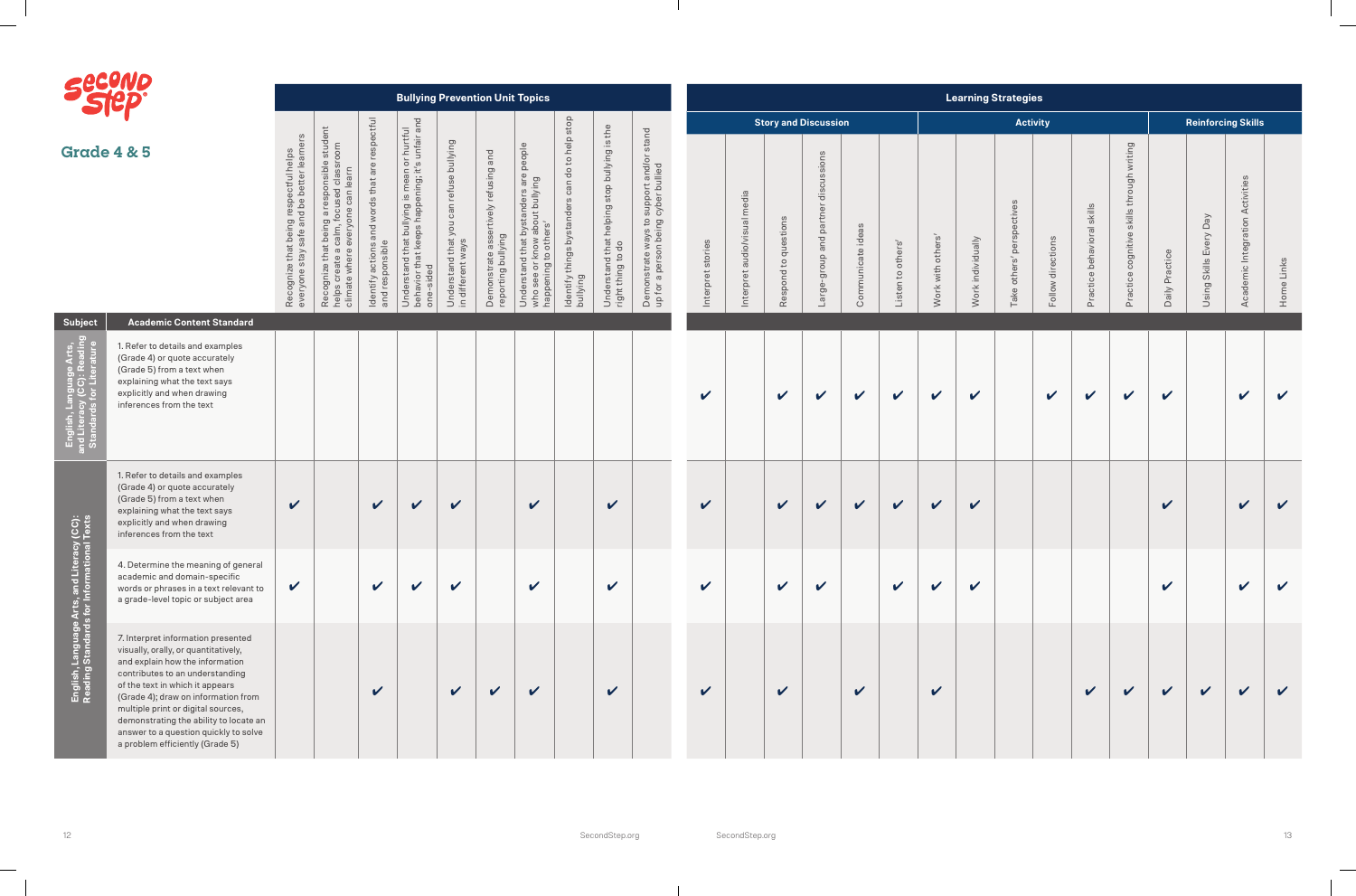| 0,<br><b>N</b> |
|----------------|
|                |

|                                                                        |                                                                                                                                                                                                                                              |                                                                                                        |                                                                                                                                                           |                                                                           | <b>Bullying Prevention Unit Topics</b>                                                                     |                                                              |                                                            |                                                                                                 |                                                                                     |                                                                   |                                                                                       |                            |                              |                                      |                                                |                   |                   |                   |                   | <b>Learning Strategies</b> |                      |                            |                                           |                            |                        |                                 |              |
|------------------------------------------------------------------------|----------------------------------------------------------------------------------------------------------------------------------------------------------------------------------------------------------------------------------------------|--------------------------------------------------------------------------------------------------------|-----------------------------------------------------------------------------------------------------------------------------------------------------------|---------------------------------------------------------------------------|------------------------------------------------------------------------------------------------------------|--------------------------------------------------------------|------------------------------------------------------------|-------------------------------------------------------------------------------------------------|-------------------------------------------------------------------------------------|-------------------------------------------------------------------|---------------------------------------------------------------------------------------|----------------------------|------------------------------|--------------------------------------|------------------------------------------------|-------------------|-------------------|-------------------|-------------------|----------------------------|----------------------|----------------------------|-------------------------------------------|----------------------------|------------------------|---------------------------------|--------------|
|                                                                        |                                                                                                                                                                                                                                              |                                                                                                        |                                                                                                                                                           |                                                                           |                                                                                                            |                                                              |                                                            |                                                                                                 | stop                                                                                |                                                                   |                                                                                       |                            |                              | <b>Story and Discussion</b>          |                                                |                   |                   |                   |                   |                            | <b>Activity</b>      |                            |                                           |                            |                        | <b>Reinforcing Skills</b>       |              |
|                                                                        | <b>Grades 4 &amp; 5</b>                                                                                                                                                                                                                      | at being respectful helps<br>y safe and be better learners<br>e tha<br>stay<br>Recognize<br>everyone : | responsible student<br>sused classroom<br>can learn<br>everyone<br>$\varpi$<br>Recognize that being a<br>helps create a calm, fo<br>climate where everyon | are respectful<br>and words that<br>Identify actions a<br>and responsible | Understand that bullying is mean or hurtful<br>behavior that keeps happening; it's unfair and<br>one-sided | Understand that you can refuse bullying<br>in different ways | Demonstrate assertively refusing and<br>reporting bullying | Understand that bystanders are people<br>who see or know about bullying<br>happening to others' | help<br>$\mathbb{S}^1$<br>$\rm ^o$<br>can<br>ldentify things bystanders<br>bullying | Understand that helping stop bullying is the<br>right thing to do | support and/or stand<br>cyber bullied<br>Demonstrate ways to<br>up for a person being | Interpret stories          | Interpret audiolvisual media | questions<br>$\mathbb{C}$<br>Respond | discussions<br>and partner<br>dno.fb<br>Farge- | Communicate ideas | Listen to others' | Work with others' | Work individually | Take others' perspectives  | directions<br>Follow | Practice behavioral skills | Practice cognitive skills through writing | Practice<br>Daily          | Using Skills Every Day | Academic Integration Activities | Home Links   |
| <b>Subject</b>                                                         | <b>Academic Content Standard</b>                                                                                                                                                                                                             |                                                                                                        |                                                                                                                                                           |                                                                           |                                                                                                            |                                                              |                                                            |                                                                                                 |                                                                                     |                                                                   |                                                                                       |                            |                              |                                      |                                                |                   |                   |                   |                   |                            |                      |                            |                                           |                            |                        |                                 |              |
| nguage<br>racy (CC):                                                   | 10. Write routinely over extended<br>timeframes (time for research,<br>reflection, and revision) and shorter<br>timeframes (a single sitting or a day<br>or two) for a range of discipline-<br>specific tasks, purposes, and<br>audiences    |                                                                                                        |                                                                                                                                                           |                                                                           |                                                                                                            |                                                              |                                                            |                                                                                                 |                                                                                     |                                                                   |                                                                                       |                            |                              | $\mathbf v$                          |                                                | $\checkmark$      |                   |                   | $\checkmark$      |                            |                      |                            | V                                         | $\boldsymbol{\mathcal{U}}$ |                        | $\checkmark$                    | $\checkmark$ |
| nglish, Language<br>, and Literacy (CC):<br>aking and Listening<br>ৰ ত | 1. Engage effectively in a range<br>of collaborative discussions<br>(one-on-one, in groups, and teacher-<br>led) with diverse partners on grade-<br>level topics and texts, building on<br>others' ideas and expressing their<br>own clearly | $\checkmark$                                                                                           | $\checkmark$                                                                                                                                              | $\checkmark$                                                              | $\checkmark$                                                                                               | $\boldsymbol{\mathcal{U}}$                                   |                                                            | $\boldsymbol{\mathcal{U}}$                                                                      |                                                                                     | $\checkmark$                                                      |                                                                                       | $\sqrt{2}$                 | $\checkmark$                 | $\checkmark$                         | $\mathbf{v}$                                   | $\checkmark$      |                   | $\mathbf v$       |                   | $\checkmark$               |                      | $\checkmark$               |                                           | $\checkmark$               |                        | $\checkmark$                    | $\checkmark$ |
|                                                                        | 1. Demonstrate command of the<br>conventions of standard English<br>grammar and usage when writing<br>or speaking                                                                                                                            |                                                                                                        |                                                                                                                                                           | $\mathbf v$                                                               |                                                                                                            |                                                              | $\boldsymbol{\mathcal{U}}$                                 |                                                                                                 |                                                                                     |                                                                   | $\checkmark$                                                                          | $\mathbf{v}$               |                              | $\sqrt{2}$                           | $\sqrt{2}$                                     | $\mathbf{v}$      | $\checkmark$      | $\checkmark$      | $\checkmark$      |                            | $\mathbf{v}$         | $\mathbf{v}$               | $\mathbf{v}$                              | $\sqrt{2}$                 | $\mathbf{v}$           | $\sqrt{2}$                      | $\mathbf v$  |
| and Literacy (CC): Language                                            | 2. Demonstrate command of the<br>conventions of standard English<br>capitalization, punctuation, and<br>spelling when writing                                                                                                                |                                                                                                        |                                                                                                                                                           |                                                                           |                                                                                                            |                                                              |                                                            |                                                                                                 |                                                                                     |                                                                   |                                                                                       |                            |                              |                                      |                                                |                   |                   | $\checkmark$      | $\checkmark$      |                            |                      |                            | $\mathbf v$                               | $\checkmark$               |                        | $\mathbf v$                     |              |
| Arts,<br>age                                                           | 3. Use knowledge of language and its<br>conventions when writing, speaking,<br>reading, or listening                                                                                                                                         | $\sqrt{2}$                                                                                             | $\checkmark$                                                                                                                                              | $\checkmark$                                                              | $\mathbf v$                                                                                                | $\mathbf v$                                                  |                                                            | $\mathbf v$                                                                                     |                                                                                     | $\checkmark$                                                      |                                                                                       | $\mathbf{v}$               |                              | $\checkmark$                         | $\mathbf{v}$                                   | $\checkmark$      | $\mathbf v$       |                   | $\checkmark$      | $\checkmark$               | $\checkmark$         |                            | $\checkmark$                              | $\mathbf v$                | $\checkmark$           | $\mathbf v$                     | $\mathbf v$  |
| English, Langu                                                         | 4. Determine or clarify the meaning<br>of unknown and multiple-meaning<br>words and phrases based on<br>grade-level reading content                                                                                                          | $\checkmark$                                                                                           | $\checkmark$                                                                                                                                              | $\checkmark$                                                              | $\checkmark$                                                                                               |                                                              |                                                            | $\checkmark$                                                                                    |                                                                                     |                                                                   |                                                                                       | $\boldsymbol{\mathcal{U}}$ | $\mathbf v$                  |                                      |                                                | $\checkmark$      |                   | $\checkmark$      | $\checkmark$      |                            |                      |                            |                                           | $\mathbf{v}$               |                        | $\mathbf v$                     |              |

 $\mathbf{I}$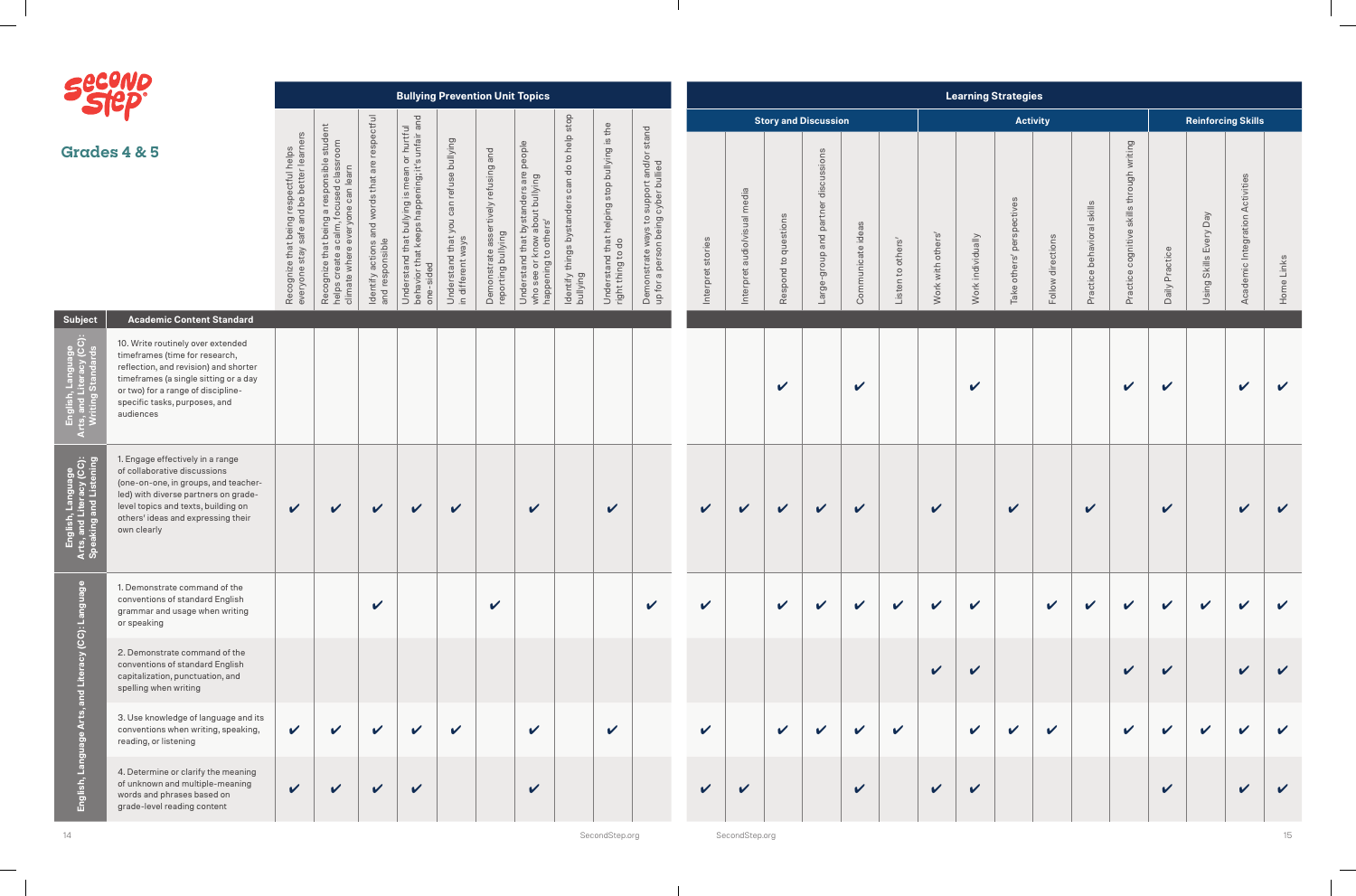$\overline{\phantom{0}}$ 



| <b>SHAP</b>                                                    |                                                                                                                                                                                                                                               |                                                                                                        |                                                                                                                                                                                          |                                                                                 | <b>Bullying Prevention Unit Topics</b>                                                                     |                                                              |                                                            |                                                                                                 |                                                                      |                                                                                |                                                                                       |                   |                              |                                                   |                                                  |                            |                   |                            | <b>Learning Strategies</b> |                           |                            |                            |                                           |                            |                        |                                 |              |
|----------------------------------------------------------------|-----------------------------------------------------------------------------------------------------------------------------------------------------------------------------------------------------------------------------------------------|--------------------------------------------------------------------------------------------------------|------------------------------------------------------------------------------------------------------------------------------------------------------------------------------------------|---------------------------------------------------------------------------------|------------------------------------------------------------------------------------------------------------|--------------------------------------------------------------|------------------------------------------------------------|-------------------------------------------------------------------------------------------------|----------------------------------------------------------------------|--------------------------------------------------------------------------------|---------------------------------------------------------------------------------------|-------------------|------------------------------|---------------------------------------------------|--------------------------------------------------|----------------------------|-------------------|----------------------------|----------------------------|---------------------------|----------------------------|----------------------------|-------------------------------------------|----------------------------|------------------------|---------------------------------|--------------|
|                                                                |                                                                                                                                                                                                                                               |                                                                                                        |                                                                                                                                                                                          |                                                                                 |                                                                                                            |                                                              |                                                            |                                                                                                 | stop                                                                 |                                                                                |                                                                                       |                   |                              |                                                   | <b>Story and Discussion</b>                      |                            |                   |                            |                            |                           | <b>Activity</b>            |                            |                                           |                            |                        | <b>Reinforcing Skills</b>       |              |
|                                                                | <b>Grades 4 &amp; 5</b>                                                                                                                                                                                                                       | at being respectful helps<br>y safe and be better learners<br>e tha<br>stay<br>Recognize<br>everyone : | student<br>moo<br>responsible:<br>cused classro<br>can learn<br>$\overline{\circ}$<br>everyone<br>$\sigma$<br>Recognize that being a<br>helps create a calm, fo<br>climate where everyon | respectful<br>are<br>words that<br>and<br>Identify actions a<br>and responsible | Understand that bullying is mean or hurtful<br>behavior that keeps happening; it's unfair and<br>one-sided | Understand that you can refuse bullying<br>in different ways | Demonstrate assertively refusing and<br>reporting bullying | Understand that bystanders are people<br>who see or know about bullying<br>happening to others' | to help<br>$\rm ^o$<br>can<br>Identify things bystanders<br>bullying | irstand that helping stop bullying is the<br>thing to do<br>Under:<br>right th | support and/or stand<br>cyber bullied<br>Demonstrate ways to<br>up for a person being | Interpret stories | Interpret audiolvisual media | questions<br>$\mathbb{C}$<br>Respond <sub>1</sub> | discussions<br>partner<br>and<br>group<br>Large- | Communicate ideas          | Listen to others' | Work with others'          | Work individually          | Take others' perspectives | directions<br>Follow       | Practice behavioral skills | Practice cognitive skills through writing | Practice<br>Daily          | Using Skills Every Day | Academic Integration Activities | Home Links   |
| <b>Subject</b>                                                 | <b>Academic Content Standard</b>                                                                                                                                                                                                              |                                                                                                        |                                                                                                                                                                                          |                                                                                 |                                                                                                            |                                                              |                                                            |                                                                                                 |                                                                      |                                                                                |                                                                                       |                   |                              |                                                   |                                                  |                            |                   |                            |                            |                           |                            |                            |                                           |                            |                        |                                 |              |
|                                                                | 5. Demonstrate understanding<br>of figurative language, word<br>relationships, and nuances in<br>word meanings                                                                                                                                | $\checkmark$                                                                                           | $\checkmark$                                                                                                                                                                             | $\boldsymbol{\mathcal{U}}$                                                      | V                                                                                                          |                                                              |                                                            | $\checkmark$                                                                                    |                                                                      |                                                                                |                                                                                       | $\checkmark$      | $\boldsymbol{\mathcal{U}}$   |                                                   |                                                  | $\checkmark$               |                   | $\boldsymbol{\mathcal{U}}$ | $\checkmark$               |                           |                            |                            |                                           | $\boldsymbol{\mathcal{U}}$ | V                      | $\checkmark$                    | $\checkmark$ |
| English, Language Arts, and<br>Literacy (CC): Language (cont.) | 6. Acquire and use accurately grade-<br>appropriate general academic and<br>domain-specific words and phrases,<br>including those that signal precise<br>actions, emotions, or states of being<br>and that are basic to a particular<br>topic |                                                                                                        |                                                                                                                                                                                          | $\checkmark$                                                                    |                                                                                                            |                                                              | V                                                          |                                                                                                 |                                                                      |                                                                                | $\checkmark$                                                                          | $\mathbf{v}$      | $\checkmark$                 | $\checkmark$                                      | $\mathbf{v}$                                     | $\checkmark$               | $\sqrt{2}$        | $\checkmark$               | $\checkmark$               | $\checkmark$              |                            | $\checkmark$               | $\mathbf{v}$                              | $\checkmark$               | $\checkmark$           | $\checkmark$                    | $\checkmark$ |
| <b>Rip</b><br>ics (CC):<br>ds for<br>æ.<br><b>Math</b>         | 1. Make sense of problems and<br>persevere in solving them                                                                                                                                                                                    |                                                                                                        |                                                                                                                                                                                          |                                                                                 |                                                                                                            |                                                              | $\checkmark$                                               |                                                                                                 | $\checkmark$                                                         |                                                                                | $\checkmark$                                                                          |                   |                              | $\mathbf v$                                       |                                                  | $\boldsymbol{\mathcal{U}}$ |                   |                            | $\checkmark$               | $\mathbf v$               |                            | $\checkmark$               |                                           |                            |                        | $\checkmark$                    |              |
| Health                                                         | 5. Know essential concepts<br>and practices concerning injury<br>prevention and safety                                                                                                                                                        | $\checkmark$                                                                                           | $\checkmark$                                                                                                                                                                             | $\checkmark$                                                                    | $\checkmark$                                                                                               | $\boldsymbol{\mathcal{U}}$                                   |                                                            | $\sqrt{2}$                                                                                      | $\boldsymbol{\mathcal{U}}$                                           | $\checkmark$                                                                   |                                                                                       |                   |                              |                                                   |                                                  | $\checkmark$               | $\checkmark$      | $\checkmark$               | $\checkmark$               | $\checkmark$              | $\boldsymbol{\mathcal{U}}$ | $\checkmark$               | $\mathbf{v}$                              | $\checkmark$               | $\checkmark$           | $\mathbf v$                     |              |
| Science                                                        | 12. Understand the nature of<br>scientific inquiry                                                                                                                                                                                            |                                                                                                        |                                                                                                                                                                                          |                                                                                 |                                                                                                            |                                                              |                                                            |                                                                                                 |                                                                      |                                                                                |                                                                                       |                   |                              |                                                   |                                                  |                            |                   |                            |                            | $\checkmark$              |                            |                            |                                           |                            |                        | $\boldsymbol{\mathcal{U}}$      |              |
| Skills:<br>ing and<br>soning                                   | 6. Apply decision-making techniques                                                                                                                                                                                                           |                                                                                                        |                                                                                                                                                                                          | $\checkmark$                                                                    |                                                                                                            |                                                              | $\boldsymbol{\mathcal{U}}$                                 |                                                                                                 | $\checkmark$                                                         |                                                                                | $\checkmark$                                                                          |                   |                              |                                                   |                                                  | $\checkmark$               | $\checkmark$      | $\mathbf{v}$               | $\checkmark$               | $\checkmark$              |                            | $\checkmark$               |                                           | $\checkmark$               | V                      | $\checkmark$                    |              |

 $\mathbf{I}$ 

 $\overline{\phantom{a}}$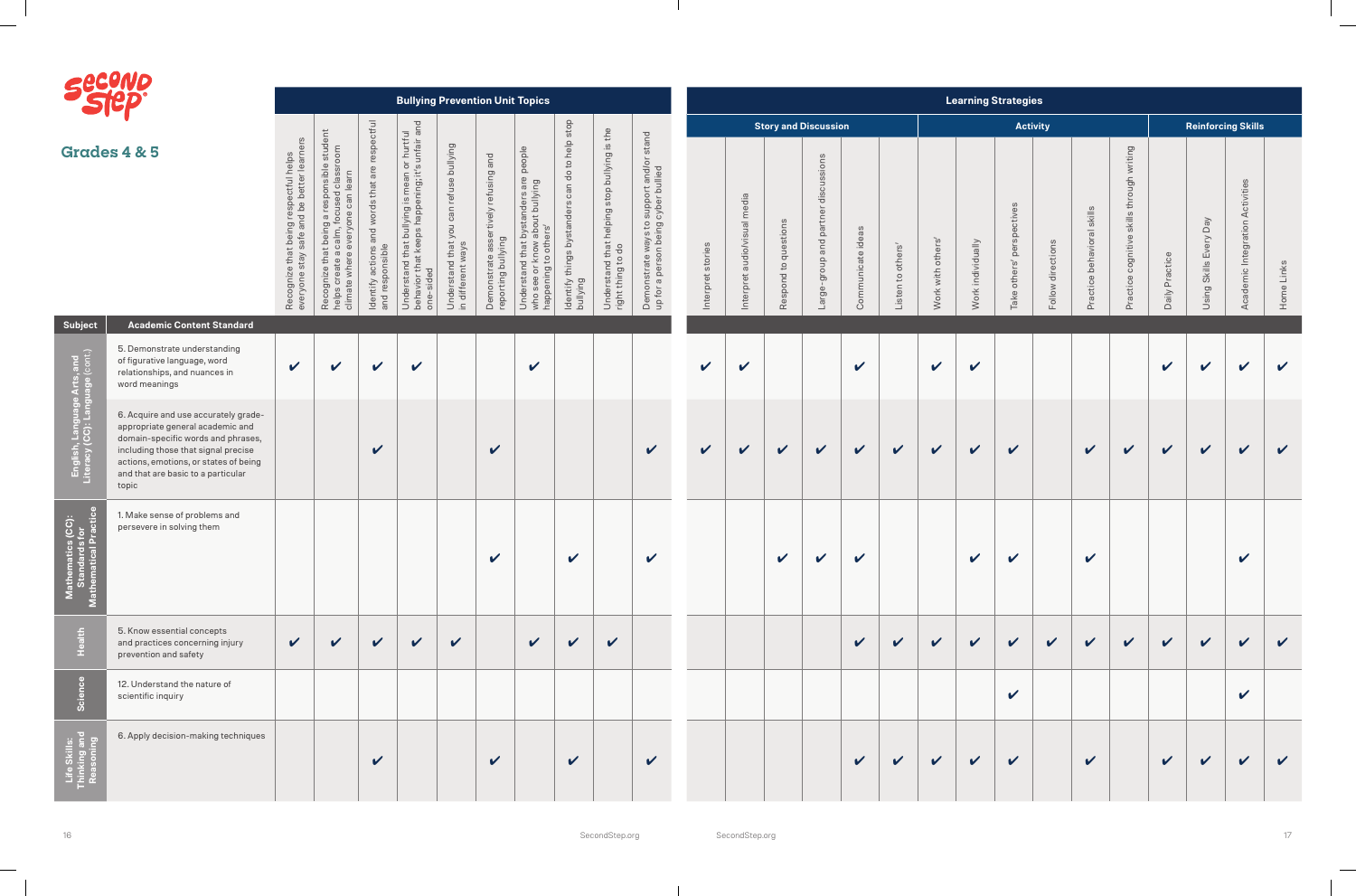| <b>Step</b>           |                                                                                                                                           |                                                                                    |                                                                                                                                                                    |                                                                           | <b>Bullying Prevention Unit Topics</b>                                                                                               |                                                              |                                                                  |                                                                                                              |                                                                                 |                                                                                     |                                                                                 |                   |                              |                            |                                                           |                            |                   |                            |                   | <b>Learning Strategies</b> |                            |                            |                                              |                   |                           |                                 |              |
|-----------------------|-------------------------------------------------------------------------------------------------------------------------------------------|------------------------------------------------------------------------------------|--------------------------------------------------------------------------------------------------------------------------------------------------------------------|---------------------------------------------------------------------------|--------------------------------------------------------------------------------------------------------------------------------------|--------------------------------------------------------------|------------------------------------------------------------------|--------------------------------------------------------------------------------------------------------------|---------------------------------------------------------------------------------|-------------------------------------------------------------------------------------|---------------------------------------------------------------------------------|-------------------|------------------------------|----------------------------|-----------------------------------------------------------|----------------------------|-------------------|----------------------------|-------------------|----------------------------|----------------------------|----------------------------|----------------------------------------------|-------------------|---------------------------|---------------------------------|--------------|
|                       |                                                                                                                                           |                                                                                    |                                                                                                                                                                    |                                                                           |                                                                                                                                      |                                                              |                                                                  |                                                                                                              |                                                                                 |                                                                                     |                                                                                 |                   |                              |                            | <b>Story and Discussion</b>                               |                            |                   |                            |                   | <b>Activity</b>            |                            |                            |                                              |                   | <b>Reinforcing Skills</b> |                                 |              |
|                       | <b>Grades 4 &amp; 5</b>                                                                                                                   | Recognize that being respectful helps<br>everyone stay safe and be better learners | responsible student<br>cused classroom<br>moons<br>learn<br>everyone can<br>$\varpi$<br>Recognize that being a<br>helps create a calm, fo<br>climate where everyon | respectful<br>and words that are<br>Identify actions a<br>and responsible | r hurtful<br>unfair and<br>t bullying is mean or h<br>eps happening; it's uı<br>Understand that b<br>behavior that keep<br>one-sided | Understand that you can refuse bullying<br>in different ways | ertively refusing and<br>Demonstrate asser<br>reporting bullying | nders are people<br>: bullying<br>Understand that bystand<br>who see or know about b<br>happening to others' | to help stop<br>$\rm ^{\circ}$<br>can<br>Identify things bystanders<br>bullying | Understand that helping stop bullying is the<br>right thing to do<br>right thing to | Demonstrate ways to support and/or stand<br>up for a person being cyber bullied | Interpret stories | Interpret audio/visual media | to questions<br>Respond    | discussions<br>partner<br>and<br>dronb<br>$\circ$<br>Larg | Communicate ideas          | Listen to others' | others'<br>Work with       | Work individually | Take others' perspectives  | directions<br>Follow       | Practice behavioral skills | skills through writing<br>Practice cognitive | Practice<br>Daily | Using Skills Every Day    | Academic Integration Activities | Home Links   |
| <b>Subject</b>        | <b>Academic Content Standard</b>                                                                                                          |                                                                                    |                                                                                                                                                                    |                                                                           |                                                                                                                                      |                                                              |                                                                  |                                                                                                              |                                                                                 |                                                                                     |                                                                                 |                   |                              |                            |                                                           |                            |                   |                            |                   |                            |                            |                            |                                              |                   |                           |                                 |              |
|                       | 1. Contribute to the overall effort of<br>a group                                                                                         |                                                                                    |                                                                                                                                                                    |                                                                           |                                                                                                                                      |                                                              |                                                                  |                                                                                                              |                                                                                 |                                                                                     |                                                                                 |                   |                              | $\checkmark$               | $\boldsymbol{\ell}$                                       | $\checkmark$               | $\checkmark$      | $\boldsymbol{\nu}$         |                   | $\mathbf v$                |                            |                            |                                              |                   |                           |                                 |              |
| with Others'          | 2. Use conflict-resolution techniques                                                                                                     |                                                                                    |                                                                                                                                                                    |                                                                           |                                                                                                                                      |                                                              |                                                                  |                                                                                                              |                                                                                 |                                                                                     |                                                                                 |                   |                              |                            | $\boldsymbol{\mathcal{U}}$                                | $\checkmark$               | $\checkmark$      |                            |                   | $\checkmark$               |                            |                            |                                              |                   |                           |                                 |              |
| Working               | 3. Work well with diverse individuals<br>and in diverse situations                                                                        |                                                                                    |                                                                                                                                                                    |                                                                           |                                                                                                                                      |                                                              |                                                                  |                                                                                                              |                                                                                 |                                                                                     |                                                                                 |                   |                              | $\boldsymbol{\mathcal{U}}$ | $\boldsymbol{\mathcal{U}}$                                | $\checkmark$               | $\mathbf v$       | $\boldsymbol{\mathcal{U}}$ |                   | $\mathbf v$                | $\boldsymbol{\mathcal{U}}$ | $\checkmark$               |                                              |                   |                           |                                 |              |
| Life Skills:          | 4. Display effective interpersonal<br>communication skills                                                                                |                                                                                    |                                                                                                                                                                    |                                                                           |                                                                                                                                      |                                                              | $\checkmark$                                                     |                                                                                                              |                                                                                 |                                                                                     | $\checkmark$                                                                    |                   |                              | $\checkmark$               | $\boldsymbol{\mathcal{U}}$                                | $\boldsymbol{\mathcal{U}}$ | $\checkmark$      | $\checkmark$               |                   | $\checkmark$               |                            | $\checkmark$               |                                              |                   |                           |                                 |              |
|                       | 5. Demonstrate leadership skills                                                                                                          |                                                                                    |                                                                                                                                                                    |                                                                           |                                                                                                                                      |                                                              |                                                                  |                                                                                                              |                                                                                 |                                                                                     | $\boldsymbol{\mathcal{U}}$                                                      |                   |                              | $\checkmark$               | V                                                         | $\mathbf v$                | $\checkmark$      | V                          |                   | $\mathbf v$                |                            | $\checkmark$               |                                              |                   |                           |                                 |              |
|                       | 1. Set and manage goals                                                                                                                   |                                                                                    |                                                                                                                                                                    |                                                                           |                                                                                                                                      |                                                              |                                                                  |                                                                                                              |                                                                                 |                                                                                     |                                                                                 |                   |                              |                            |                                                           |                            |                   |                            | V                 |                            | V                          | $\checkmark$               |                                              |                   |                           |                                 |              |
| noitaluge             | 2. Perform self-appraisal                                                                                                                 |                                                                                    |                                                                                                                                                                    |                                                                           |                                                                                                                                      |                                                              |                                                                  |                                                                                                              |                                                                                 |                                                                                     |                                                                                 |                   |                              |                            |                                                           |                            |                   |                            |                   |                            |                            |                            |                                              | $\checkmark$      | $\checkmark$              |                                 | $\checkmark$ |
|                       | 3. Consider risks                                                                                                                         |                                                                                    |                                                                                                                                                                    |                                                                           | V                                                                                                                                    |                                                              | $\checkmark$                                                     | $\mathbf v$                                                                                                  | $\mathbf{v}$                                                                    | $\checkmark$                                                                        | $\checkmark$                                                                    |                   |                              |                            |                                                           |                            |                   |                            |                   |                            |                            |                            |                                              | V                 | V                         |                                 | V            |
|                       | 4. Demonstrate perseverance                                                                                                               |                                                                                    |                                                                                                                                                                    |                                                                           |                                                                                                                                      |                                                              |                                                                  |                                                                                                              |                                                                                 |                                                                                     |                                                                                 |                   |                              |                            |                                                           |                            |                   |                            |                   |                            |                            |                            |                                              | $\checkmark$      | $\checkmark$              | $\checkmark$                    | $\checkmark$ |
| Life Skills: Self-    | 5. Maintain a healthy self-concept                                                                                                        |                                                                                    |                                                                                                                                                                    |                                                                           |                                                                                                                                      |                                                              |                                                                  |                                                                                                              |                                                                                 |                                                                                     |                                                                                 |                   |                              |                            | $\mathbf{v}$                                              | $\checkmark$               |                   | $\checkmark$               | $\mathbf v$       |                            |                            | $\checkmark$               | $\checkmark$                                 |                   |                           |                                 |              |
|                       | 6. Restrain impulsivity                                                                                                                   | $\checkmark$                                                                       | $\checkmark$                                                                                                                                                       | $\checkmark$                                                              |                                                                                                                                      |                                                              | $\checkmark$                                                     |                                                                                                              | $\checkmark$                                                                    |                                                                                     | $\checkmark$                                                                    |                   |                              |                            | $\mathbf{v}$                                              | $\checkmark$               | $\checkmark$      | $\checkmark$               | $\checkmark$      | $\checkmark$               | $\mathbf v$                | $\checkmark$               | $\checkmark$                                 | $\checkmark$      | $\checkmark$              |                                 |              |
| Arts: Theater<br>Fine | 5. Understand how informal and<br>formal theater, film, television, and<br>electronic media productions create<br>and communicate meaning |                                                                                    |                                                                                                                                                                    |                                                                           |                                                                                                                                      |                                                              |                                                                  |                                                                                                              |                                                                                 |                                                                                     |                                                                                 | $\mathbf{v}$      | $\checkmark$                 | $\checkmark$               | $\boldsymbol{\mathcal{U}}$                                | $\checkmark$               | $\checkmark$      |                            |                   |                            |                            |                            |                                              |                   |                           |                                 |              |

 $\mathbf{I}$